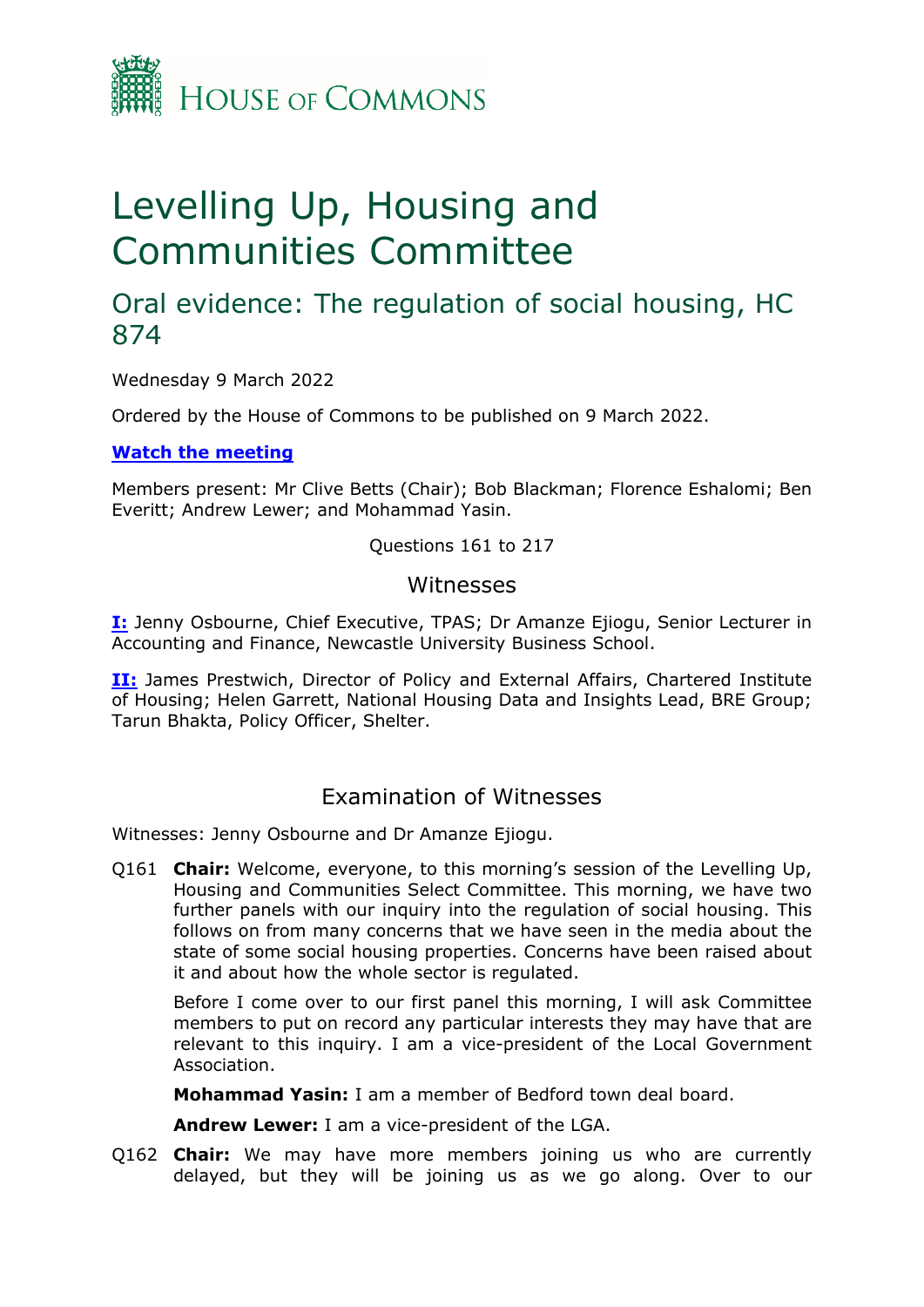

witnesses. First of all, Jenny Osbourne, could I ask you to introduce yourself, please?

**Jenny Osbourne:** I am Jenny Osbourne, chief executive at TPAS. We are the tenant engagement experts, working across England. We are a membership organisation made up of social housing landlords, tenant groups and some commercial organisations that work with tenants. We have about 285 member landlords in our membership family. Just to be clear, that is our membership structure. We are landlords and tenants. We work to make sure that those conversations are happening about things that matter to tenants, and it is that insight that we are hoping to bring and share with you today.

**Chair:** Joining us virtually is Dr Amanze Ejiogu.

*Dr Ejiogu:* I am Amanze Ejiogu, a senior lecturer in accounting at Newcastle University. I have been researching social housing for a number of years. Together with my colleague Dr Mercy Denedo, who is in the public gallery today, I co-authored a report on stigma in social housing, which you might have seen.

Q163 **Chair:** Thank you both very much for joining the Committee this morning. We are going to look briefly at the issues of tenants' engagement and tenants' voice.

First, as I said at the beginning of the introduction to the session, we have had disturbing reports in the media about the really poor state of some social housing. I am careful about using the word "homes" that people are being asked to live in. They are their homes but, in some cases, they are not fit to live in. It has been pointed out to us that that is a minority. What is your experience of the really serious problems in social housing and the condition of properties? Is it widespread or have we highlighted in the media some bad examples that are only limited and few and far between?

*Jenny Osbourne:* Like everybody, we were completely shocked by what we were seeing. It was a real lightbulb moment for social housing to see those conditions played out in the way that they were. Nobody should have to live like that. That point has been made many times to this Committee. I do not think it is widespread across the country. We have some particular problems around some of our housing stock but, that said, nobody should be living like that.

I welcome what the reports have shown. It has shown two things of real importance—the state of some of the housing that we have in this country in social housing, as well as something about the relationships and behaviours that we have in social housing. It has opened up the debate about both of those things. Those things need putting right, and putting right quickly. As a sector, we have to look at how we ended up here in terms of our stock condition, and the behaviours of some of the staff who have dealt with those tenants and the complaints that they have.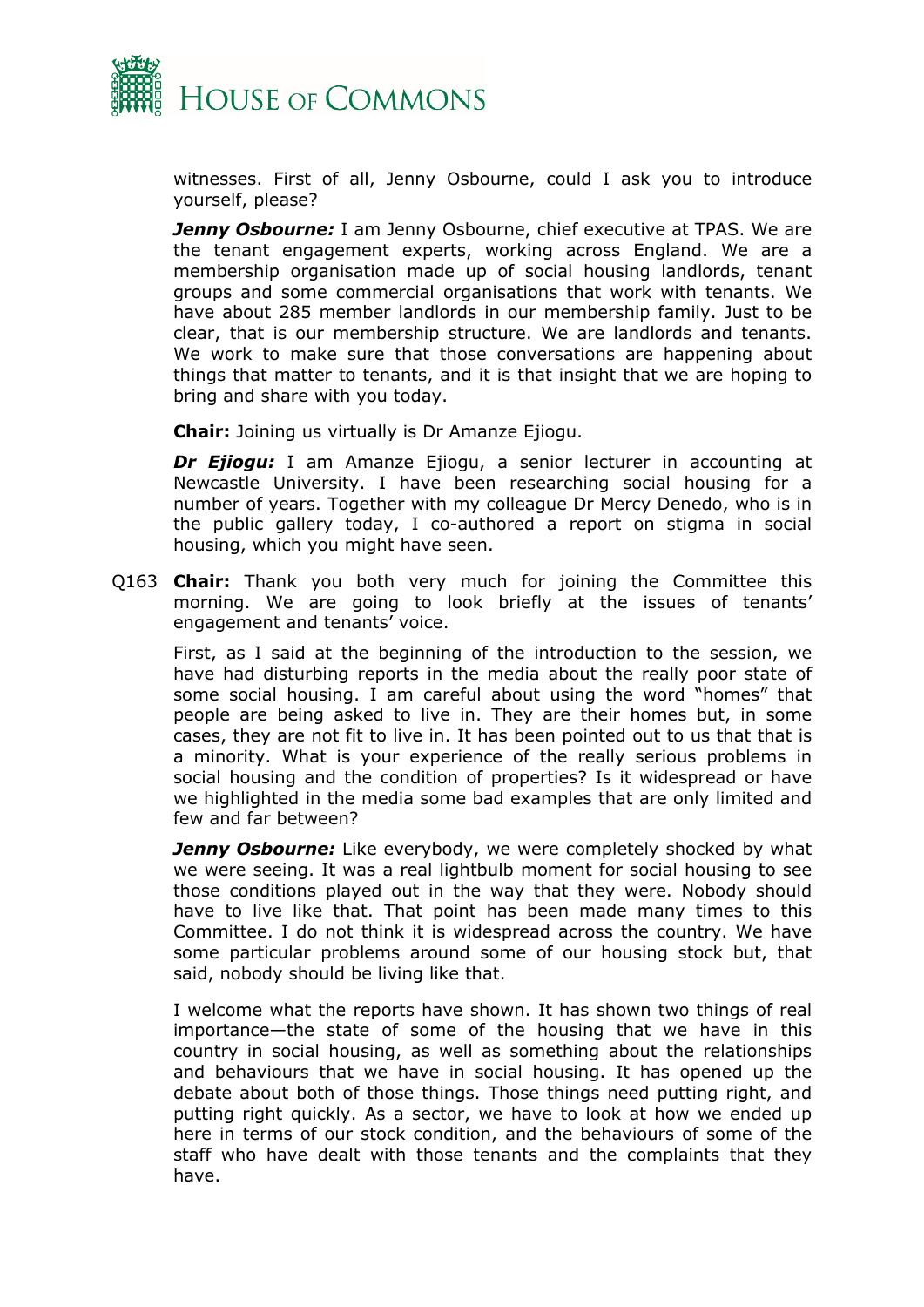

**Dr Ejiogu:** I agree with Jenny in that I do not think the problem is widespread. At the same time, it is a significant problem. It is one too many. More recently, we have seen the ITN news reports. In the past couple of days, we have seen reports about tenants dying in their flats and not being discovered for years, even with neighbours' complaints.

Underlying this is an issue with the relationship between landlords and tenants in terms of paying attention to tenants' needs and concerns. The deeper problem there is the way we regulate social housing. As it is, the power imbalance between the landlord and the tenant is significantly driven by the way we regulate. Until that changes, we will continue to see these problems.

Q164 **Chair:** You are absolutely right that, however widespread it is, for the individual or individuals living in those sorts of properties it is one property too many, because it is their property that is in a poor condition.

Can we move on to look at how tenants are engaged and listened to? We can think back to Grenfell, where what was said over and over again was, "We made all these complaints and nobody listened to us over many years".

Do you think that this lack of engagement with and listening to tenants is a fundamental problem across the housing stock? It may not always lead to serious issues that are as bad as Grenfell, but is it a fundamental problem that needs addressing? Jenny, this is something that you are very much versed in.

**Jenny Osbourne:** It has been a widespread problem. I can track back to the rent cut, when we saw a lot of engagement and engagement teams cut back in this country.

If I could just indulge myself for one minute, I have always said that engagement needs three things if you are going to do it well in this country. You need to understand that there is a real business case for doing engagement. It helps organisations to deliver better services. It helps bottom lines, which is a good thing. There is a real community and social reason why you should do engagement, and a lot of organisations get that. Why would you do it? You help communities and you help them thrive. What has been missing over the last few years is that policy reason, that drive and that push to do engagement, which has had a really serious effect on people doing it well.

There are many in the sector who continue to do it well and are doing it well, and we accredit landlords who are doing it well, but we need this regulatory change to bring many more to the table, so that they really embed this in their organisations and, crucially, believe in it. Because it has not been proactively regulated, boards have not taken it as seriously as they should and it has not had the priority that it should compared to other parts of the business.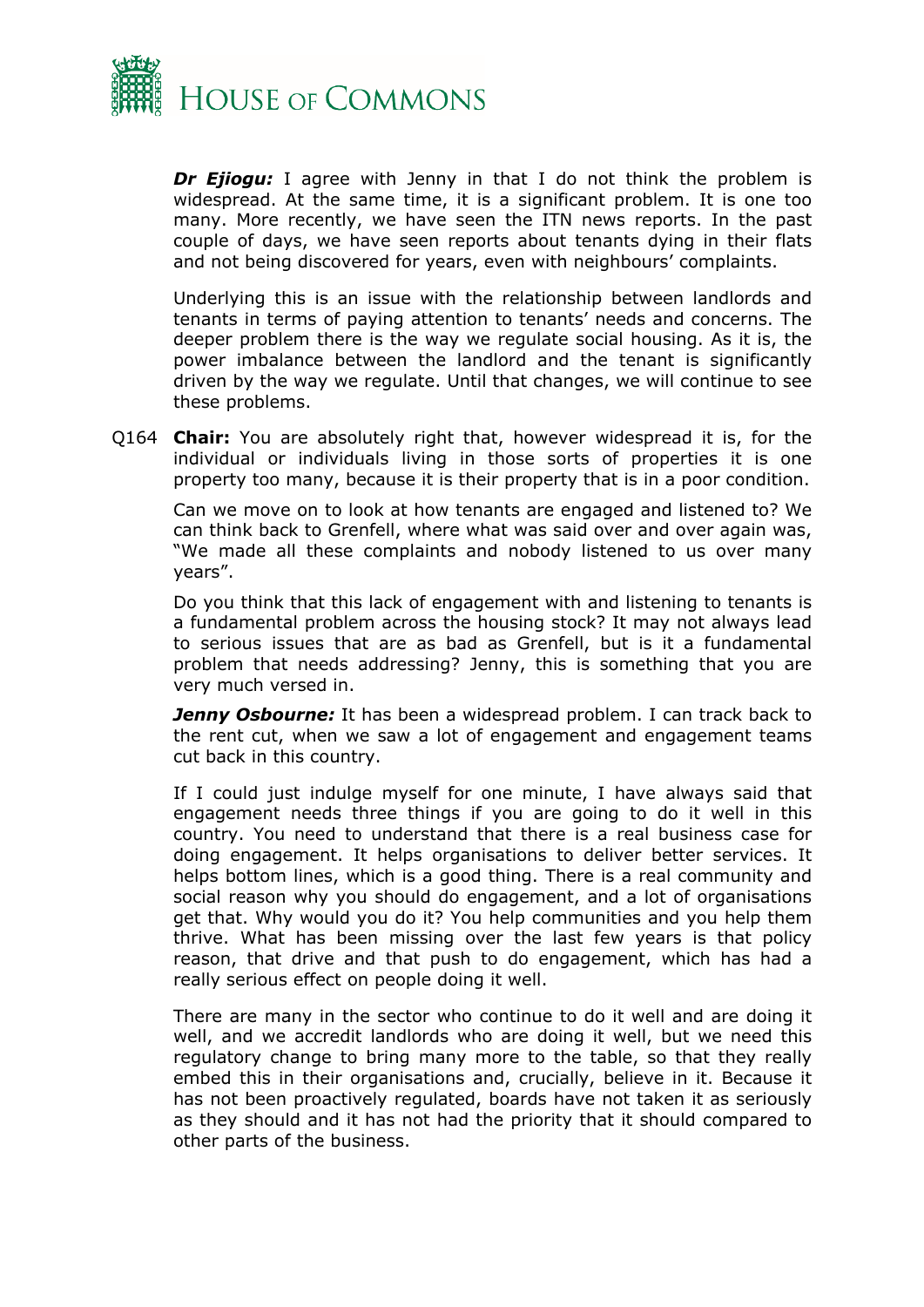

Things are improving at pace. Since the Green Paper and the White Paper, we are seeing many landlords talking to us in particular about how they improve their engagement in their organisations, but we still have plenty to do.

Q165 **Chair:** Why are we still talking about this? I am showing my age now but, in the 1980s, I was chair of housing in Sheffield. That is 40 years ago.

At that time, we involved tenants in the management decisions in our housing committees, as they were then, right from the beginning. We had a levy where a separate rent contribution, rather than coming to the council, went to fund tenants' organisations. You had a double stream of engaging tenants and embedding them into the management and decision-making processes, while also funding a separate tenants' organisation and tenants' voice. Why is that not commonplace 40 years later?

*Jenny Osbourne:* It is a combination of lots and lots of reasons. We have seen the decline of tenants' and residents' associations across this country. We have seen the decline of federations.

I have to go back to the point about regulation. A lack of regulation is part of it. Boards focus on the big risk areas and on what they will be measured on. That is part of it. We have not kept pace with how people's lives change. People want to be engaged in different ways. Their lifestyles have changed. Some of our structures in housing associations and local authorities have kept pace with that but we have expected people to be involved in the same old ways, and we need to take some recognition of that as we look forward to what the new regulation may look like.

I wonder whether we have lost some sight of what social housing is there for and whom it is there to provide for. In terms of losing some of that sight of what is about, do we have people in the sector who do not understand that, who do not have the right values and empathy, and who do not truly believe that tenants have a right and a voice that should be listened to and acted upon? All of those things play in. In addition, we have a decline in social housing in this country, and that is having an effect.

Q166 **Chair:** Amanze, do you have views about what good should look like in terms of tenant engagement and why it is not happening?

*Dr Ejiogu:* In our study, we saw several examples of tenants not being listened to. Sometimes, we hear tenants tell us the housing association had a consultation. They aired their opinions and nothing was done, so they are not listening or doing anything about what they have heard.

Underlying all of this is the more fundamental problem of accountability to tenants. Housing associations and housing providers have lost that sense of accountability to tenants, and that stems from the regulatory framework. Regulations are geared towards ensuring value for money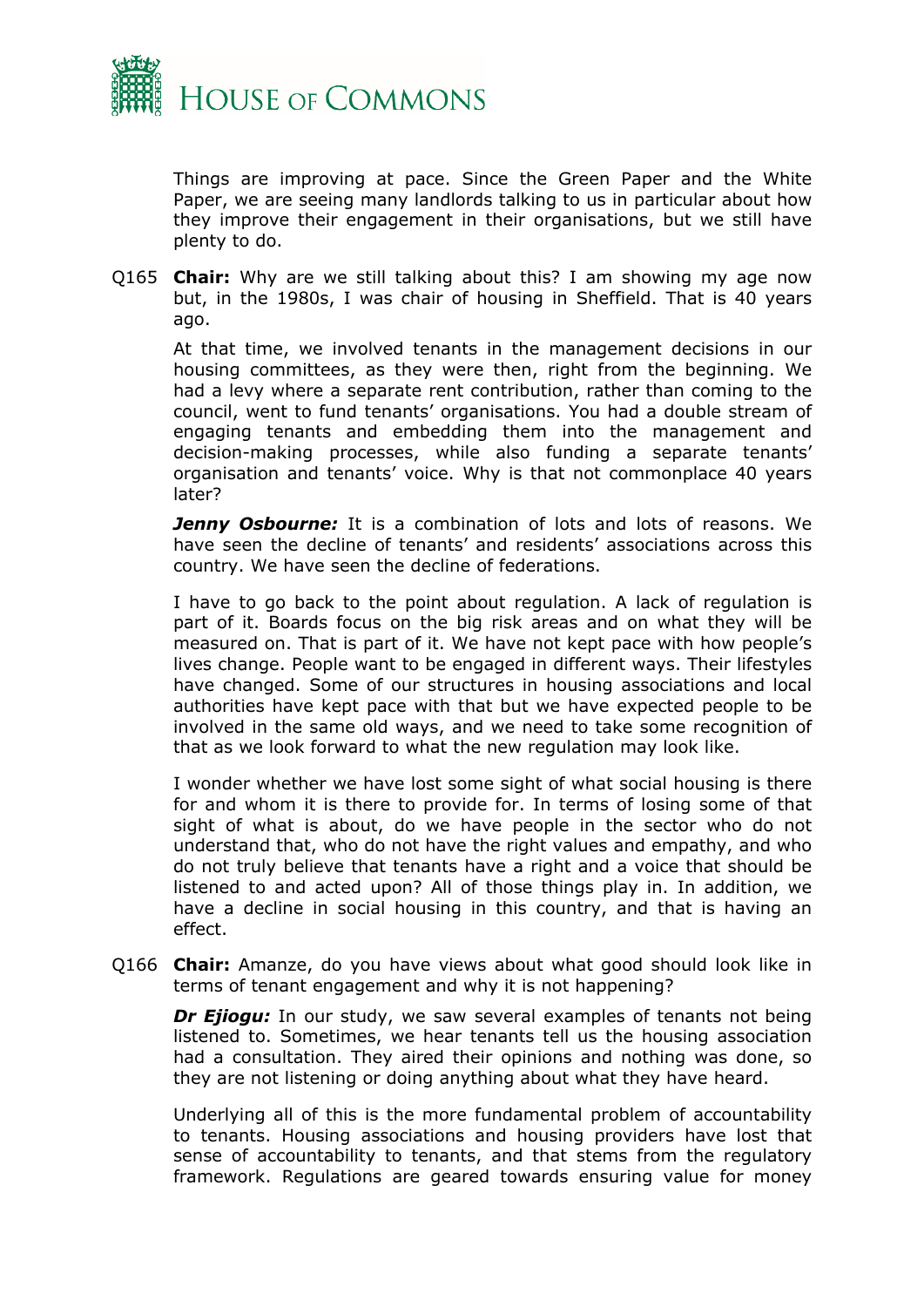

and ensuring that housing associations are financially viable. We have lost that sense of the tenant in all of that.

Until we start to regulate with the tenants' interests, and with tenants starting to play a more significant role in the regulatory space, we will continue to have this problem of a lack of engagement with tenants. The question is: "Why do we engage with tenants?" If there is no real reason to take their views on board, they will not.

Q167 **Chair:** You said that there is a lack of regulation. I suppose that there are two aspects to that. First, should it be necessary to have regulation to persuade social housing providers to properly engage with their tenants? It should not be necessary, should it? It should be built into what they do as organisations.

Secondly, are you saying that the regulator is not interested in tenants and their views, and that it is all about whether the sums add up and the right governance is in place for the organisation?

**Dr Ejiogu:** In our study, we saw a big disconnect between boards and what was happening. We would go into a discussion with senior management and the board, and they would tell us how they are engaging with tenants. We would walk into the next room to speak with tenants, and they would say there is absolutely no engagement. There is that disconnect and, in a sense, also a drift away from the social mission of a lot of these organisations. In that pursuit of a more commercial focus, they have lost the tenant.

In terms of regulation, while we would like to think that the regulator is interested in tenants and their issues, the fact is that the proactive regulation of financial standards and the reactive regulation to consumer standards have led us in this direction.

**Jenny Osbourne:** It would be lovely to think we could live in a world where regulation was not necessary for social housing, but it is, because it does mean that it provides a framework that tenants can understand and work to in terms of holding people accountable. We really welcome the proactive consumer regulation that we hope is coming. It is a great step forward to bring that.

The current regulator works within the powers that it currently has. You might want to ask about that a bit later. There is a growing sense in the sector of putting tenants firmly back in the driving seat and being heard, and of being accountable to them. It would be nice to think that we got back to what our values are in social housing and what we are there to do, and that that would be the driver. It is about good-quality housing at prices that people can afford, in good neighbourhoods. These are the reasons why we want to have social housing.

Engagement takes many forms as well. It is not just about the regulation and what is reported at boards. It is all the things that an organisation does in its contact with tenants. We talk about engagement at TPAS. The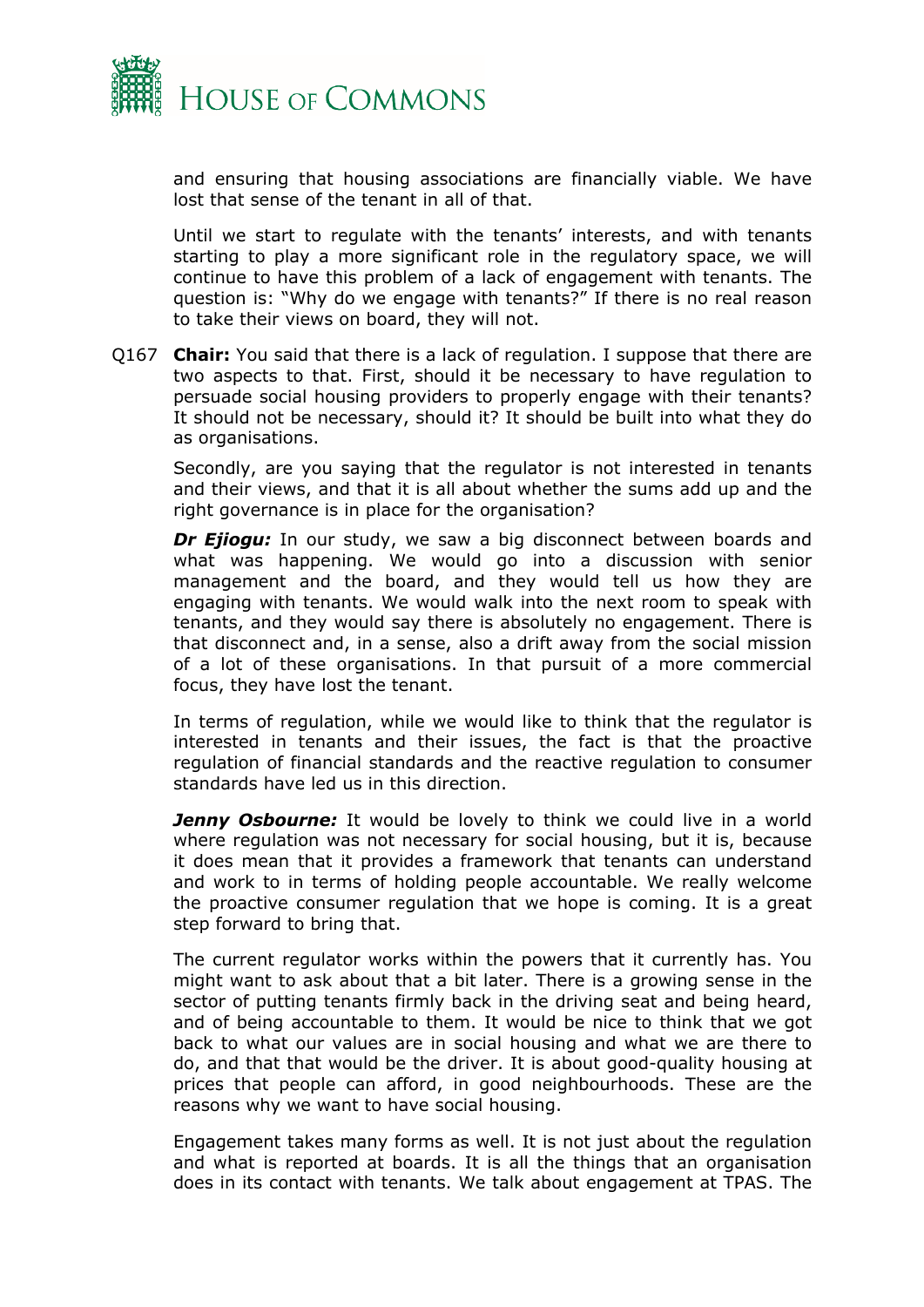

majority of tenants will not want to get involved in formal structures. They will not want to get involved in things that perhaps the regulator might be talking about or that we recognise as scrutiny panels or performance review panels—those very formal structures.

Tenants will get involved with those, but the majority will not. What is much more important to the majority of tenants in this country is, "Have I got repairs being done on time and when I ask for it? Is my home safe? When I contact my landlord, are they dealing with me in a courteous manner and with respect, and doing what they say they will?" Those interactions are as much about engagement as the more formal structures, needed as they are.

That is the culture. I will mention culture plenty of times today. It is a culture that we need to sort out in social housing for some landlords, which says, "I think tenants have a voice that should be listened to and acted upon. That is how I do business here", and that is what we have to keep engendering, which regulation can help with.

Q168 **Chair:** One of the proposals in the White Paper is a set of tenant satisfaction measures and a new access to information power for tenants. Do you think these are helpful suggestions in terms of what you are saying is the most important thing, which is ensuring that tenants are getting the standard of service and the standard of homes that they want?

*Jenny Osbourne:* Tenant satisfaction measures are really important. They are a really important piece of what is coming. We have contributed to those. Our tenants and landlords have contributed to them through TPAS. They are not perfect—nobody is expecting anything to be—but we like the perception measures that are in there, which give tenants a real chance to say how they perceive a service and how they have received a service.

The majority of them are things that tenants find most important to them—repairs, antisocial behaviour and the neighbourhood. We are very pleased to see the stuff about the wider neighbourhood in there, for example, because we know that that is what tenants care about.

The tenant satisfaction measures are a piece of the jigsaw. We know that tenants have raised concerns to us to make sure that they cannot be gamed or that they do not become the only show in town, in that that is all that landlords focus on. In that context, they are going to be very helpful.

You raised the point about freedom of information in terms of housing associations. Absolutely, I do not think that there is lots of information that landlords hold that is not already in or cannot be in the public domain. We are not subject to hostile takeovers or any commerciality like that. If I am honest, there is a bit of rebalancing that I would like to see. Landlords hold a lot of information on tenants, and it would be nice to see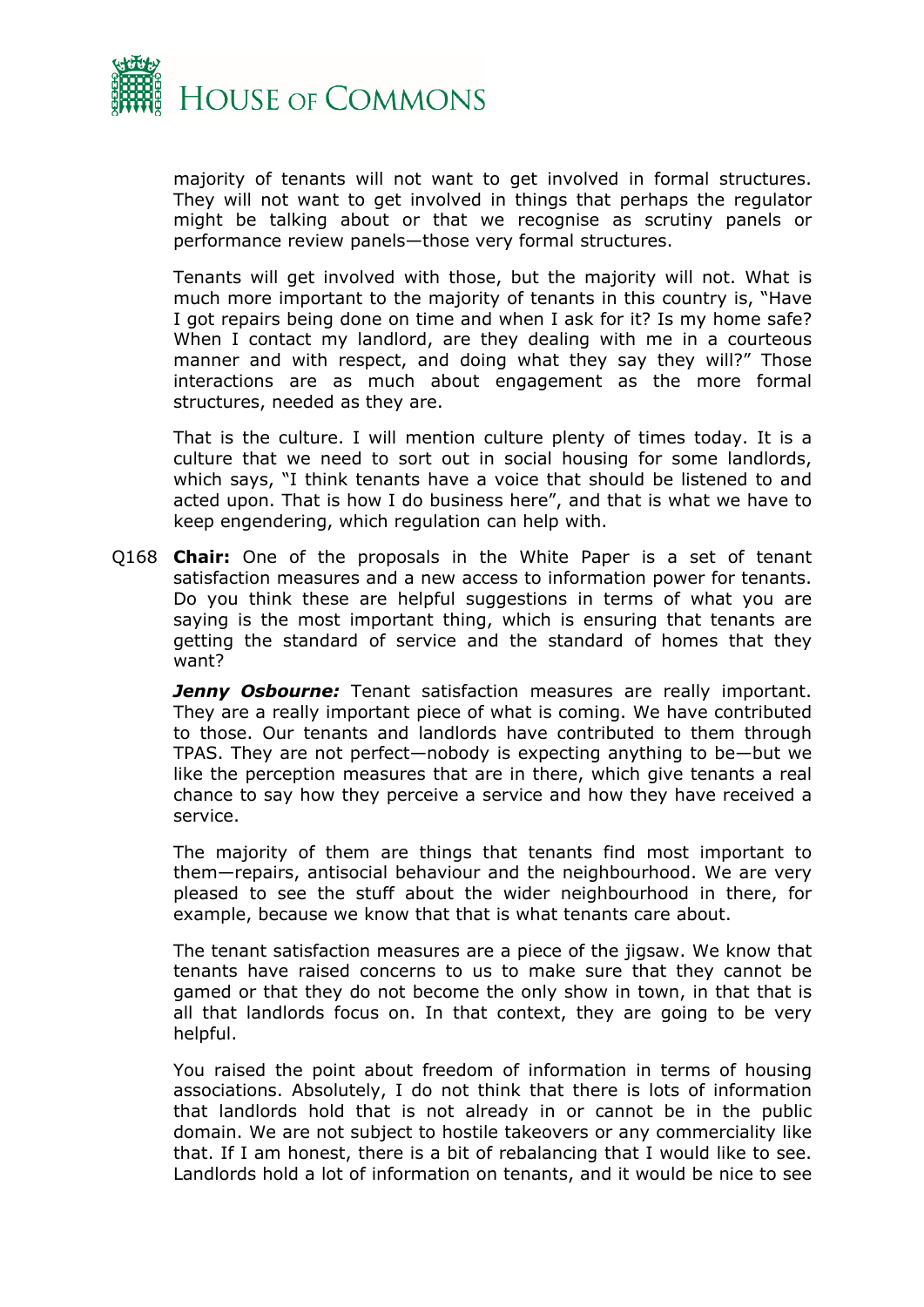

that equalised a little bit and made more in the public domain. I have no problem with it whatsoever.

Q169 **Chair:** I have a follow-up. One of the concerns is that, as currently drafted, the proposals are not quite for full freedom of information and may exclude questions about commercial contractors that work for housing associations. Indeed, we did a report as a Committee some years ago, when we looked at these issues in councils. Very often, it was said, "That is commercially confidential. A contractor has carried out that work. We cannot tell you about it". Are you hitting that sort of barrier now, and would you like to see that barrier removed so that anything that a contractor does on behalf of a landlord has to be available in terms of an information request?

*Jenny Osbourne:* We would like things to be as open and transparent as possible, and that, if they cannot, for reasons of commercial interest, then that is at least explained. We have come up against this in the past particularly on regeneration projects and independent tenant advice projects, where we have not been able to give all the information to tenants, because it is deemed commercially sensitive.

When you have those conversations with tenants and explain what it is, the detail of what is being kept confidential is often not the issue; it is the perception that something is being kept from people. We should explain, but be as transparent as we can, with as much as we can. That would be our position.

Q170 **Chair:** Amanze, do you have any views about what is in the White Paper to empower tenants? Is it relevant or sufficient?

*Dr Ejiogu:* It is a first step in the right direction. The White Paper recognises that the issue is accountability to tenants, so the increased transparency and disclosure are meant to aid that accountability. We need to be clear that transparency is not the same as accountability.

When all this information is given to tenants, the question is, "So what? What happens then? How do they enable tenants to hold landlords accountable?" Until we empower tenants and give them increased powers, accountability is around transparency and having information but also about having the ability to reward or sanction, based on performance, which that information shows.

Q171 **Chair:** That is a great set of words—"accountability" and "sanction"—but what do you mean that tenants should be able to do when the landlord is not delivering?

**Dr Ejiogu:** As it is, tenants cannot switch landlords easily. That would have been the easiest thing to do. The question then is how we can empower them and whether there could be a more direct relationship with the regulator to enable them to sanction housing associations. As it is, the regulator has a direct relationship only with landlords. If we see a more direct relationship with tenants, that might be helpful.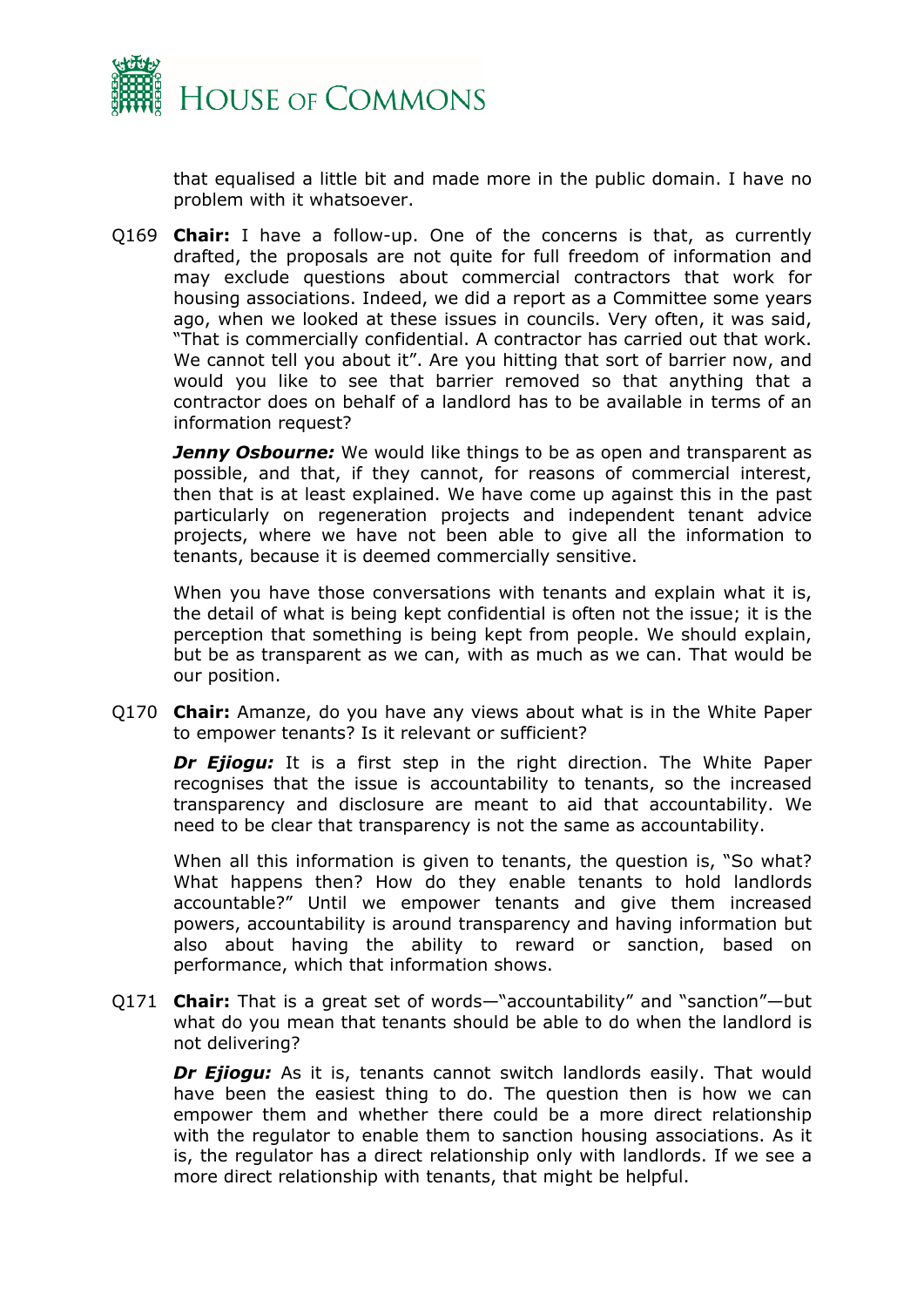

In addition to our report, we carried out a consultation, and some of the things that came back were around tying the ability of landlords to increase rents with performance measures. There needs to be a way to incentivise landlords to do something about what the measures have shown as opposed to just putting the measures out in the public.

Q172 **Chair:** In terms of changing landlords, are you suggesting something like the votes that happen on a stock transfer, where tenants have had to, in the past, decide whether they wanted to move from a local authority to a housing association and there was a vote? Are you suggesting something similar in the future, and that tenants should be allowed to vote to go to another housing association?

*Dr Ejiogu:* This is more at the individual rather than the collective level. The fact is that there is a shortage of supply. As a private tenant, if you are not happy with your landlord, you have the option to move house somewhere else. That option is not open to people in social housing, and that creates a power imbalance with landlords.

Q173 **Chair:** I am not sure that I got an answer to that question. If you cannot move as individuals, are you allowed to move en bloc with a vote? Is that what you are suggesting?

*Dr Ejiogu:* What I am saying is that there needs to be a recognition that the option to move is not there for tenants, so we need to create other accountability measures that balance that fact out.

Q174 **Chair:** Let us move on to one final question from me, very briefly. There has been a suggestion that there should be a national body representing tenants' interests. Jenny, is that something that you support or is that back to the sorts of structures that most tenants are just not going to be interested in?

*Jenny Osbourne:* We absolutely support a national voice for tenants. We supported it before Grenfell and before the Green Paper, and we supported it in the White Paper. We absolutely think that there should be a body in this country.

I am not as convinced or as sure of what the structure of that body should look like. I am not convinced that formal structures, with regional or national representation, are the way to do that. It has to be something that is very reactive to ideas. If there is a topic or an issue that needs debating in this country and which affects tenants, how do we mobilise groups of people to come and discuss that issue in hand? Taking some of the ideas around citizens' juries, for example, and using some of that methodology might be the way forward.

What we would want to see in a national voice for tenants is them being involved far earlier in the process. This is the same principle for engagement with landlords—not just coming in when a policy needs to be rubberstamped but being far more in the earlier stages of policy creation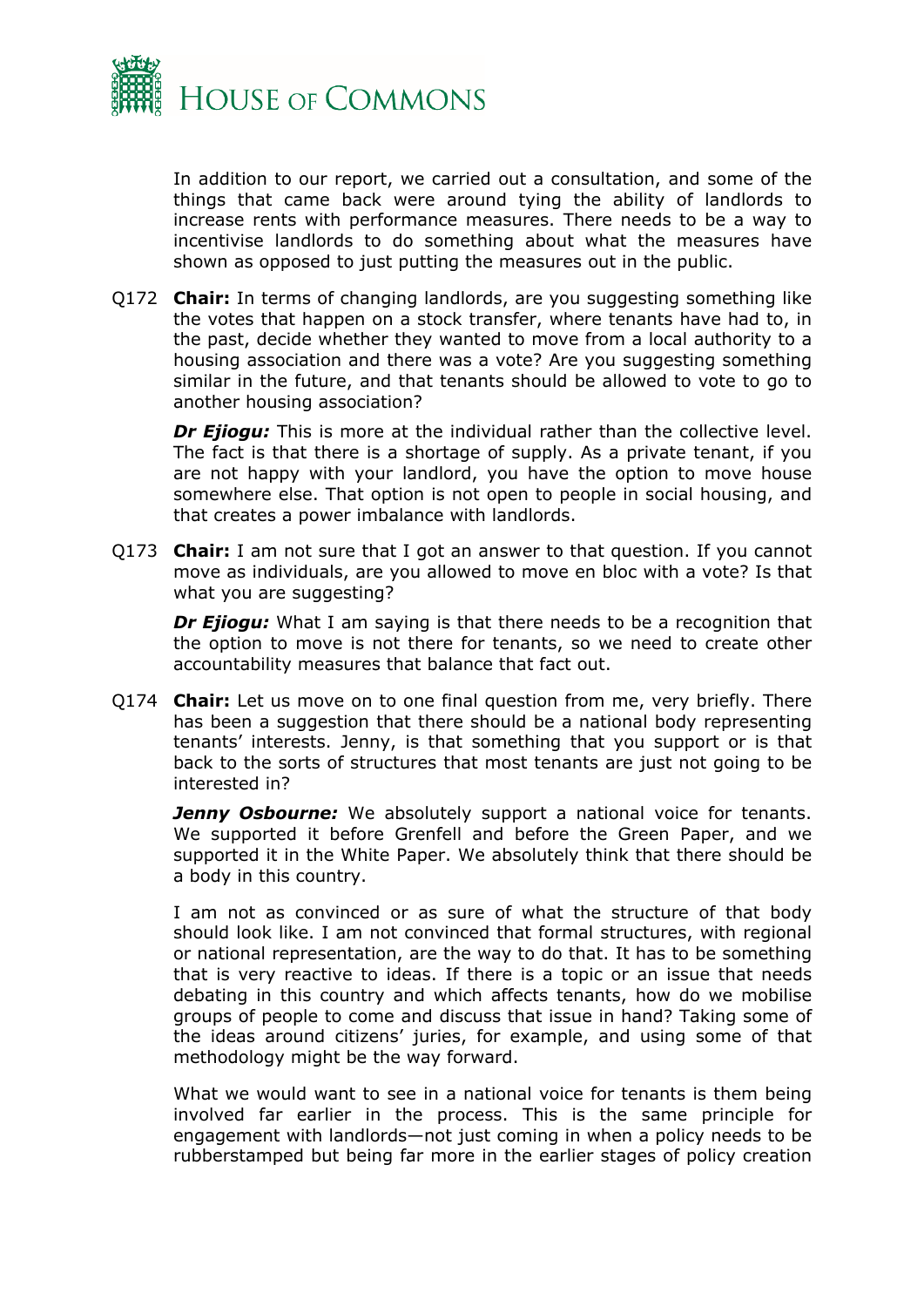

and development around the issues that matter most to tenants in this country.

We need to look at multiple ways to feed into that national voice for tenants, so we are really pleased to see things like the Housing Ombudsman resident panel, the HSE panel that it is developing, and the ways in which the regulator is working with tenants. That is all important information that needs to feed in.

I do not think it is necessarily a formal, structured organisation. Things are fluid and change at pace in this country. We have to take advantage of the digital opportunities that we have now to do things. For me, it has to be a completely issue-led body that takes in multiple streams of evidence to give us the answers that we are looking for.

The other crucial point around a voice for tenants that we wholly support is that it is going to take some time. If we do get on board with this, it is going to be two or three years' time before we can build some levels of trust in and get people to see, "If I give my time to this, it will have an impact". We know that policy takes a while to come forward, so we have to very clear in the communication about what the national tenant voice can effect and in what timescales, but I 100% support the idea of one.

**Dr Ejiogu:** I would agree with Jenny and go a step further to say that we need those kinds of bodies not just at the national level but at the regional level. We are starting to see more powerful regional authorities and I would think that we would want a tenants' voice at that level, as well as at the local level.

Q175 **Andrew Lewer:** I just want to probe this in terms of genuine added value, so that it does not seem like yet another body and a bureaucracy. Is this what tenants on the ground, in their day-to-day lives, would really benefit from, rather than having their own housing associations and social housing providers being more responsive and more able to respond to their day-to-day concerns?

You have already referenced two other tenants' bodies within regulators that already overlap with one another, which we are coming on to later. All of these things carry cost, and every body that costs money—either taxpayers' money or tenants' rental money—is less money for them to pay their energy bills or to have improvements to their properties. Are you convinced that this body would genuinely add value in addition to all the other regulatory bodies that we are discussing in this session today?

**Jenny Osbourne:** I am genuinely convinced it would add value. If we took advantage, as I mentioned, of the digital opportunities of a voice and created a structure that was not just feeding a machine, but was much more flexible and took multiple strands of evidence that was already happening, it would add huge value to creating policy in this country that works for the tenants who are going to be at the receiving end of that policy, for Government in terms of developing policy that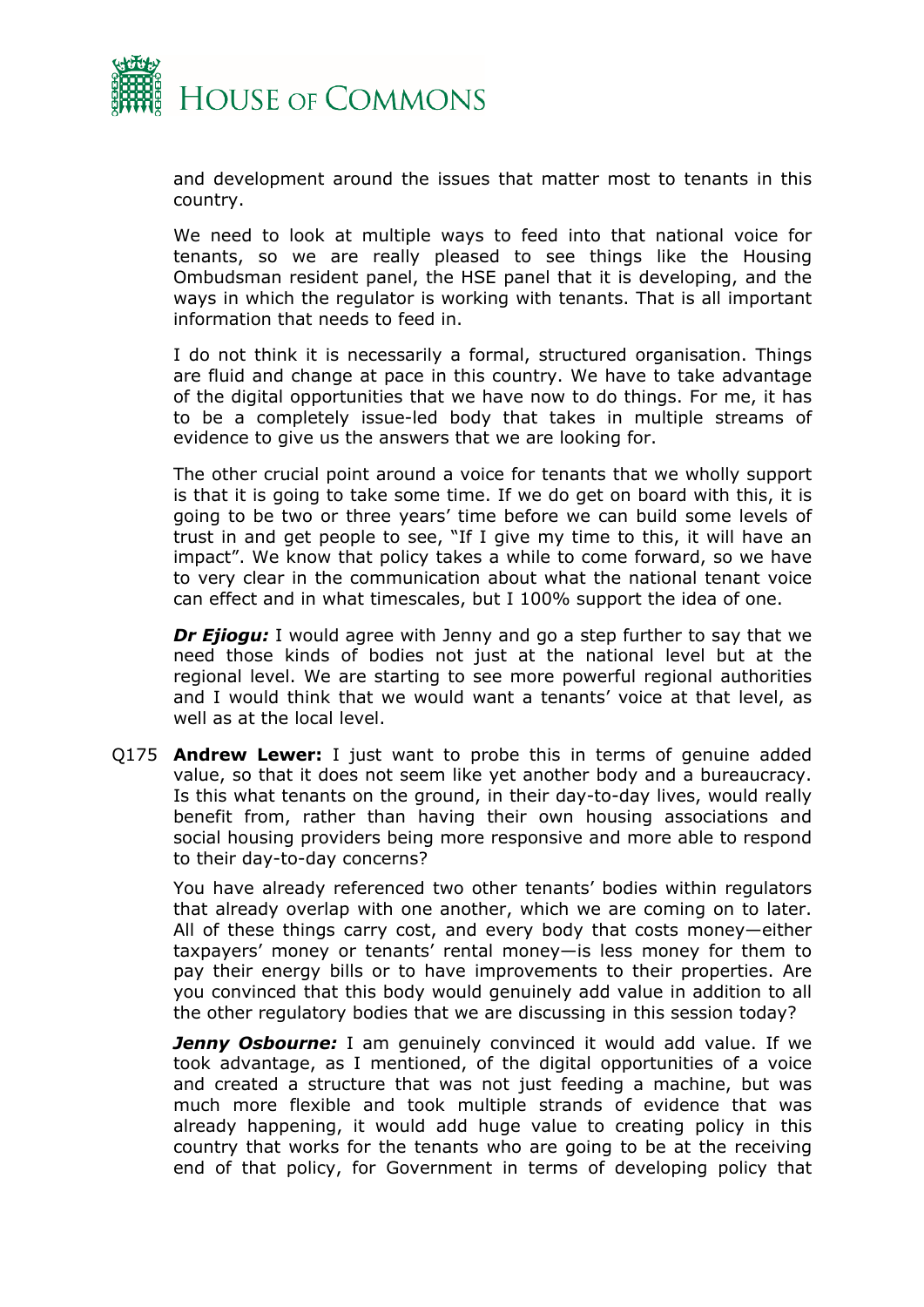

people will sign up to and be part of, and for the social housing sector in developing policies that can be delivered and that people will work with.

I absolutely remain convinced that it is needed, but you are right that the challenge is how we make it value for money. For me, the way we make it value for money is being flexible and issue-focused.

Q176 **Andrew Lewer:** Is there anything that you would get rid of and have this instead, or is this just extra?

*Jenny Osbourne:* It is absolutely needed and it needs to be extra. It is the final piece, in some ways, of where we are heading to in terms of more regulation, with landlords stepping up and doing far more of this themselves, being more open and accountable, and involving tenants in decision-making far more than they have. It would be lovely to think that, in time, we did not need a national voice for tenants, but we are not there yet.

**Chair:** Thanks very much for answering those questions. We will move on now to my colleague Florence Eshalomi, who is going to deal initially with the important issue of stigma, which is certainly covered in the Green Paper.

Q177 **Florence Eshalomi:** Good morning to the guests. One of the issues that we have seen come up time and time again is the stigmatisation of people living in social housing. As someone who grew up in social housing in Brixton, I remember people assuming and making stereotypes about people who lived in council housing. Dr Amanze, you co-authored the report on stigma in social housing. Could you tell us what that report concluded? Is there stigma attached to being a social housing tenant?

*Dr Ejiogu:* In terms of stigma, Dr Denedo and I conducted that study. We found that there is significant stigma attached to social housing. In terms of where that stigma comes from, we can think about it in two strands.

One strand is the more general societal stigma, which comes mostly from politicians and policies. In the past 20 or 30 years, we have seen the use of stigma to drive policy around welfare cuts. We have seen the media picking up stigma and creating things like "Benefits Street", and so there is that societal stigma, which creates a stereotype of the social housing tenant as someone who is antisocial and cannot make decisions for themselves, so needs to be managed, control and governed in a particular way. In a sense, that feeds into the way a lot the provision of social housing is carried out, so you start to see stigma also from the housing providers.

The stigma that we saw was quite complex, intersecting with drugs, crime, race, mental health and poverty. You have all those stigmas intertwined in social housing stigma. What we then see is that not enough is being done to challenge stigma. It has been approached through planning and mixed-tenure estates, but that has not worked.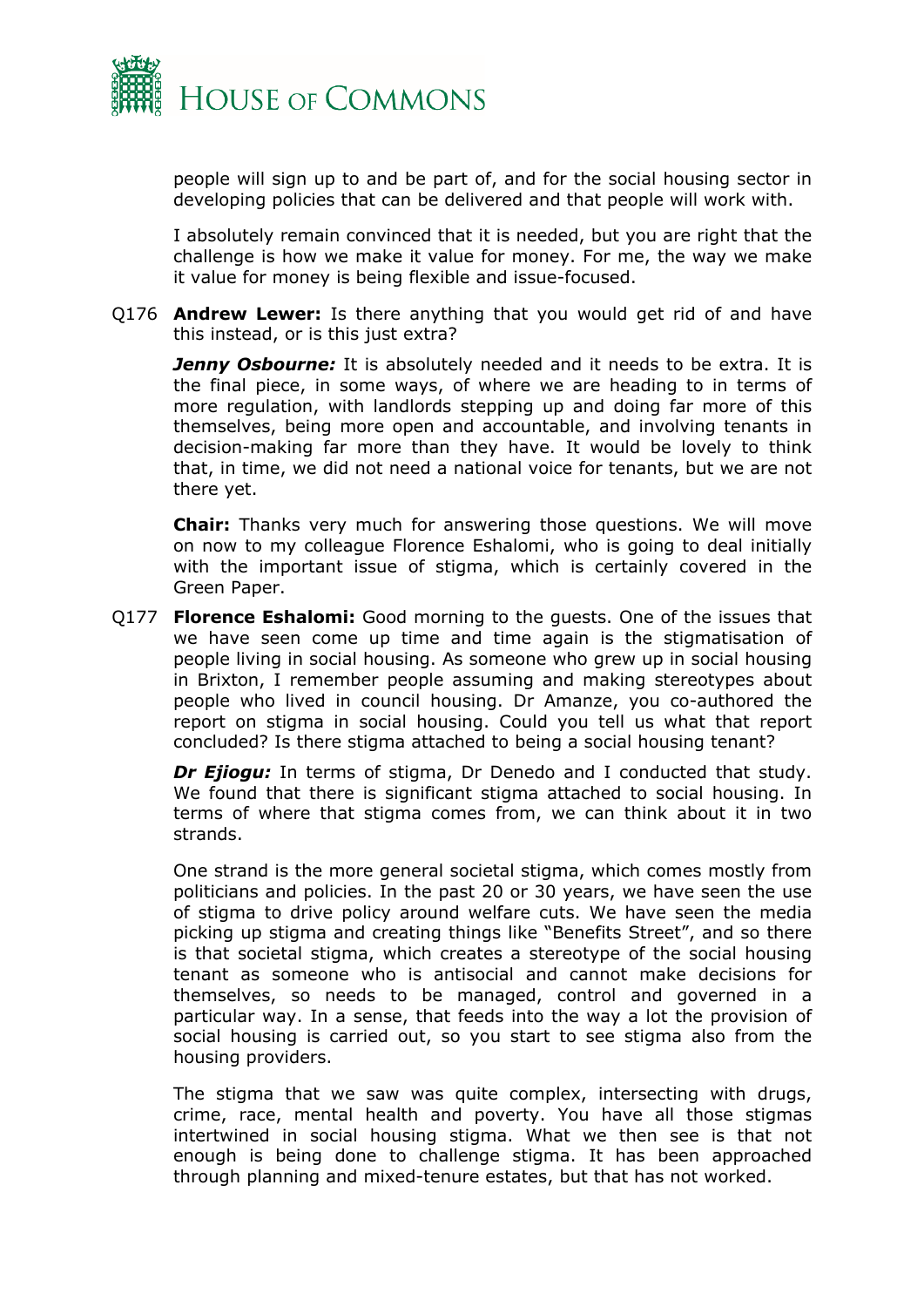

What we need to see going forward is a more concerted drive to challenge stigma, with all stakeholders working together on this. There needs to be a recognition that, beyond home ownership—and the housing crisis will not be solved just through the promotion of home ownership there has to be a tenure mix, which social housing is an important part of.

Q178 **Florence Eshalomi:** You raise a valid point there of programmes like the ones you have referenced creating a typical social housing tenant someone who is on benefits and has mental health problems. How do you think the Government and policymakers can challenge that? If we look at the social housing White Paper, it contained fewer references to stigma than the Green Paper. Is this something that the Government have put in the "too difficult" box?

*Dr Ejiogu:* Just looking at the references in the Green Paper, there were 31 references to stigma. In the White Paper, there were just six, so you see a reduction in focus. I am going to reference Imogen Tyler's work here on stigma. She looks at stigma as a tool for governance. In that sense, it is used to drive some of these policies around welfare cuts and home ownership, so it is a useful tool. A significant part of challenging stigma is getting politicians and policymakers to change the rhetoric around social housing.

Q179 **Florence Eshalomi:** Is that something that you think the Government should do in the upcoming Social Housing Regulation Bill in terms of changing that narrative? What other specific things would you want them to do?

*Dr Ejiogu:* There are two things here. One is the broader societal stigma, which has to do with policy, narrative and supply of housing. The more people live in social housing, the less it is likely to be stigmatised. The broader issue around poverty needs to be dealt with. Unless they are dealt with, you will continue to have this intermingling of stigma. We have the most vulnerable in society in social housing, and they come with their own stigmas. Unless something is done to address those, you will continue to have this more general societal stigma.

When you look at the housing sector and the providers, and the stigma from them, that is where regulation can play a part. That goes back to the things around tenant engagement and accountability to tenants, which we have talked about. In terms of the regulatory framework, it is a co-regulatory framework, but the co-regulation is between the regulator and housing associations. There is no tenant in that co-regulatory framework. The tenant has to be one of those co-regulators.

Q180 **Florence Eshalomi:** Just lastly, in terms of stigma, do you think there is an overlap between stigma and other types of discrimination such as race or disability discrimination, which, you will find, social housing tenants have raised?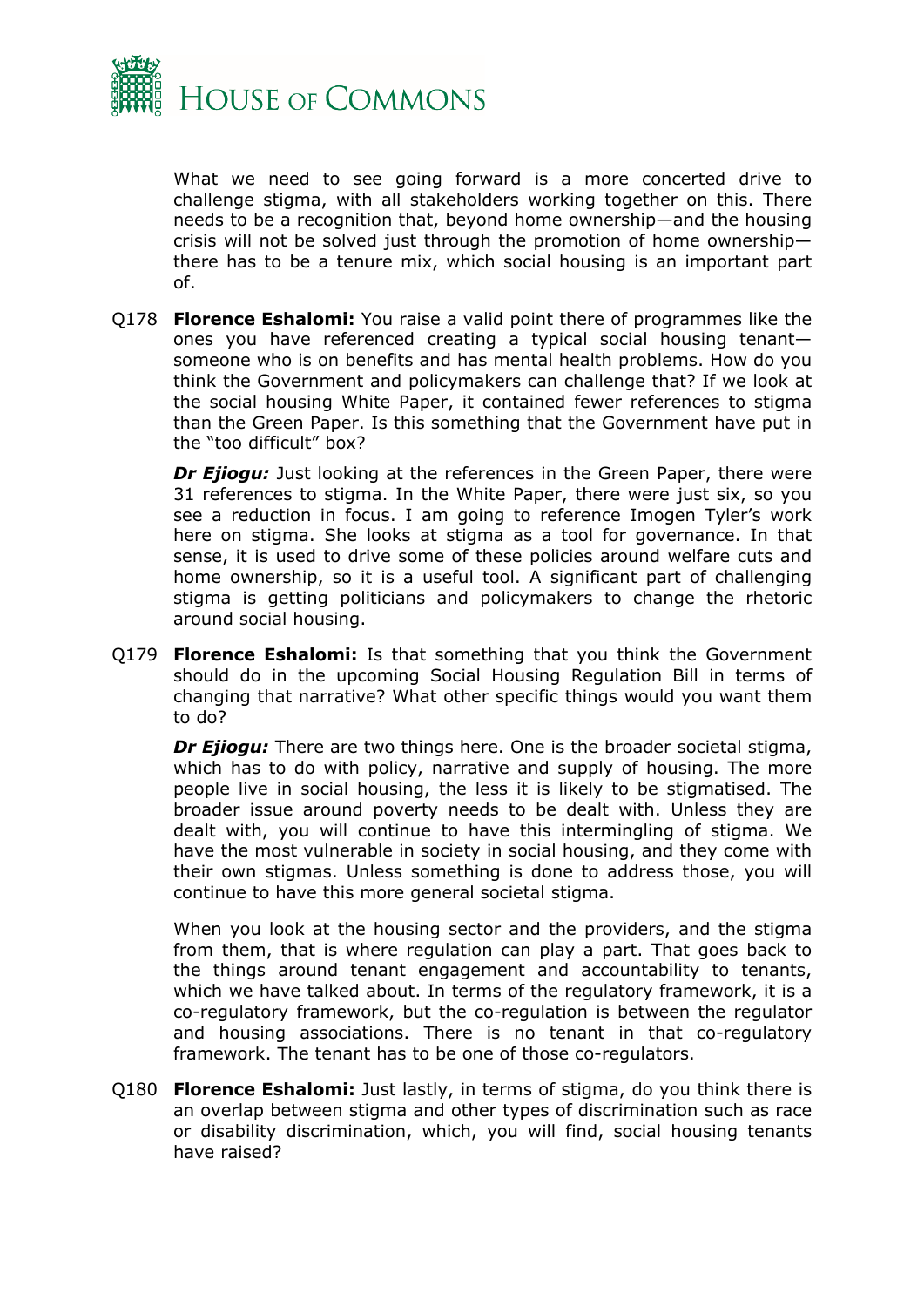

**Dr Ejiogu:** Yes. That is why we talk about the intersectionality of stigma in our report. We see a lot of intersection with mental health, stability and race. We had several examples of people telling us that they had racial abuse from their neighbours and had complained to the housing association, but nothing was being done and it was not being taken seriously enough.

We had issues around people with mental health being nominated to housing associations and falling between the cracks, not getting the support that they needed, which creates antisocial behaviour and stigmatises the neighbourhood. There are those intersections that need to be dealt with.

*Jenny Osbourne:* Stigma exists in the media, politicians and housing providers. The biggest thing that we can do to tackle social housing stigma is to build more social housing. That is the fundamental issue and what we definitely have to do. The language we use is so important in this country in terms of how we talk about social housing. If we talk about it as if tenants or social housing do not matter, it makes it much harder for people in social housing to do good jobs. It filters down into organisations in a way that is quite difficult to stop and contain.

The other issue about the lack of social housing is—and let us be honest—that you do not get social housing these days in the current structure by showing how strong and capable you are. You have to have a story. You have to be in some kind of need to get social housing. That means that the first tone of the relationship is often, "You need me, and I am going to provide a service to you". This does not help set the tone of the relationship.

At TPAS, we are lucky because we deal mainly with very involved tenants who have a voice and are listened to in their organisations, so we see people at their best. That is when the best relationships come out and where things can progress. It is a balance between calling out when things are not right in social housing and when we are not delivering the services, and we have seen that happening, but we also all have an obligation, when social housing gets it right and does more in communities than just providing homes, to show that off. I see time and time again in place-shaper organisations and particularly ALMOs. We do more than just provide housing, and we have to talk that up at the same time as saying that we need more social housing in this country.

**Chair:** Thank you both very much indeed for coming to give evidence to the Committee today. It was really helpful and there were some very important insights, particularly into how tenants can be engaged and empowered to deliver the sorts of housing and homes that we all want to see. Thank you very much.

#### <span id="page-11-0"></span>Examination of Witnesses

Witnesses: James Prestwich, Helen Garrett and Tarun Bhakta.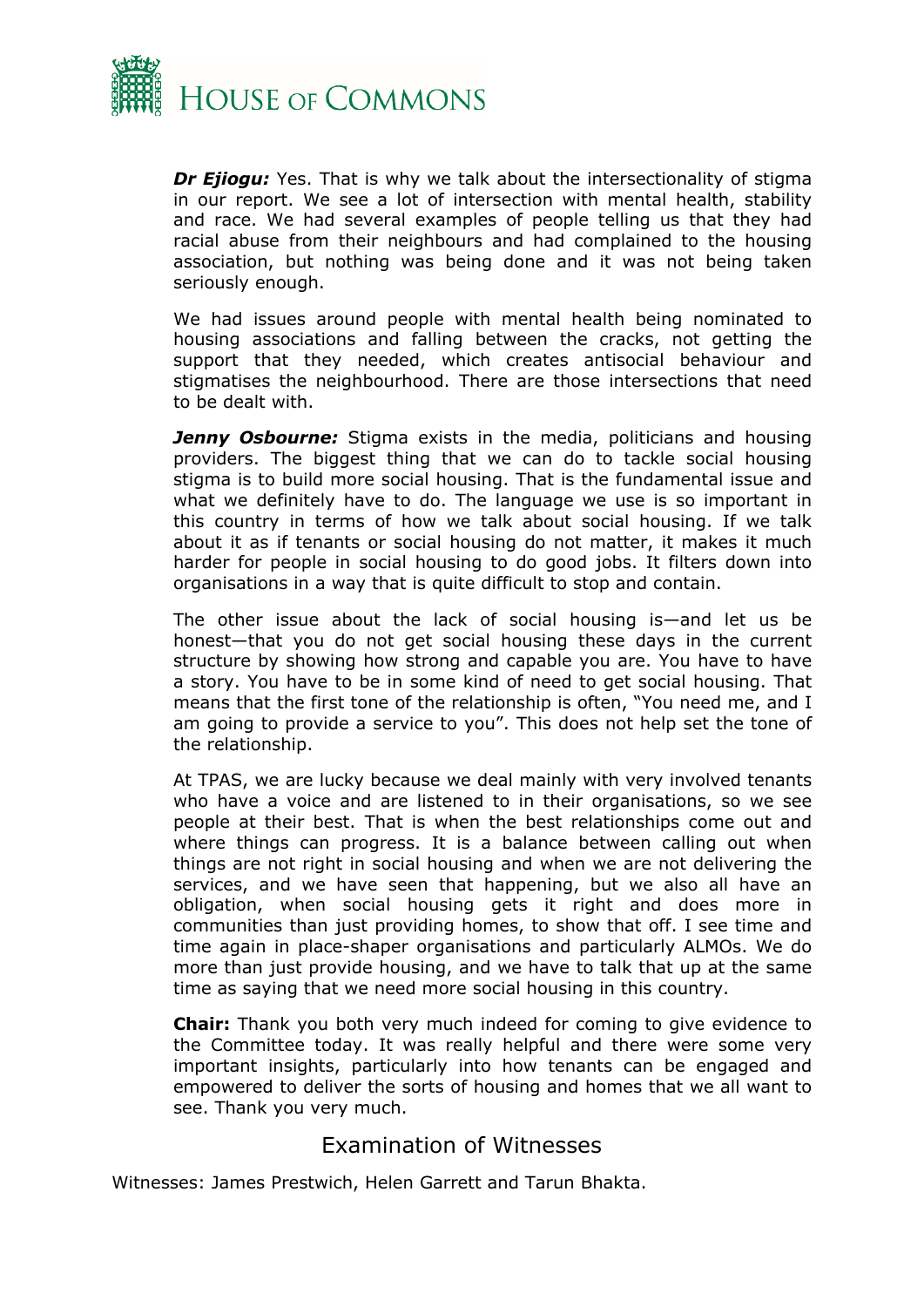

Q181 **Chair:** Welcome to our second panel. We have one witness with us in the room and two virtually. I will come round and ask you all to introduce yourselves and then we will move on to questions from members.

*James Prestwich:* I am James Prestwich, director of policy and external affairs at the Chartered Institute of Housing. We are the professional body for the housing sector.

*Helen Garrett:* Good morning. My name is Helen Garrett. I am the national housing data and insights lead at BRE, leading our work programme on domestic housing quality.

*Tarun Bhakta:* My name is Tarun Bhakta. I am a policy officer at Shelter and I work on our campaigns for greater supply of social housing and improved regulation of the social housing sector.

**Chair:** Thank you all very much for joining us today. Looking initially at the important issue of the condition of social housing, which we have read a bit about in the media recently, is Mohammad Yasin.

Q182 **Mohammad Yasin:** James, the condition of some social housing has been very much criticised recently. What is your assessment of the overall condition of the social housing stock?

**James Prestwich:** You have probably heard, throughout most of the hearings, people saying very similar things on this. I do not think that some of the conditions that we have seen on the television and on social media are indicative of the wider quality of the stock. They are a small percentage of what is, fundamentally, good-quality stock, but that does not get away from the fact that what we have seen and witnessed are examples of really quite shocking living conditions.

As a housing professional and as a member of the professional body, it has made me ashamed to see the condition of some of those homes. The fundamental point here should always be, as a housing professional, to do the right thing, and I would question whether there have been occasions when housing professionals have been into some of those homes and, for whatever reason, felt that it is either not their job or there is no problem to solve. That is troubling and is clearly going to be a big focus of our work. On the fundamental point about the quality of the stock, I believe that, on the whole, it is good-quality stock.

Q183 **Mohammad Yasin:** From Shelter's point of view, Tarun, what is your view on this?

**Tarun Bhakta:** The conditions that we are seeing are unacceptable. These tenants are being forced to live with mould, damp and shocking disrepair, often at a risk to their health and their safety, for unacceptably long periods of time.

I would agree that social housing is, overall in the statistics, of better quality than other tenures, but half a million social homes are not meeting the decent homes standard. It is not a small number by any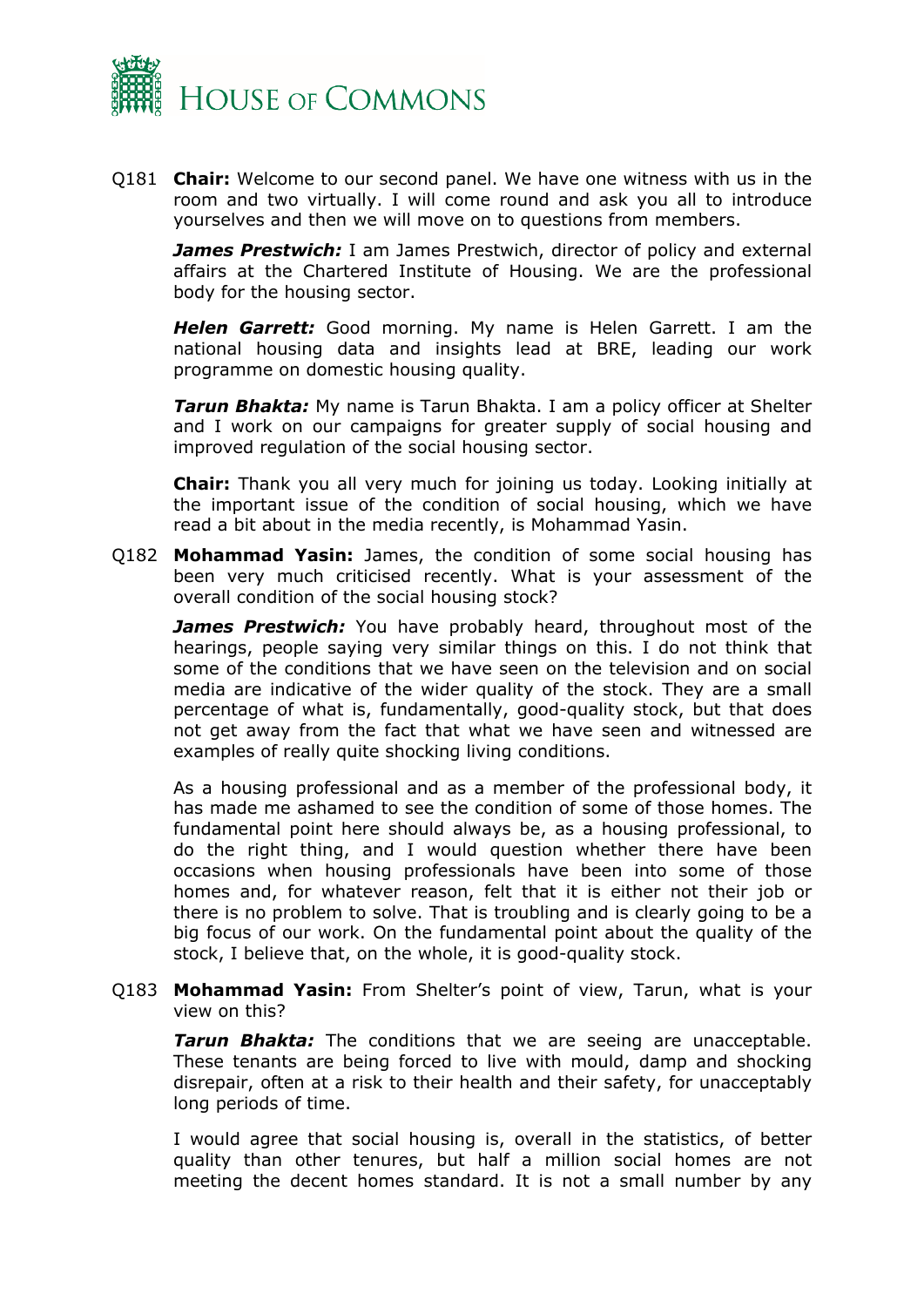

stretch of the imagination. The impact of poor conditions is something we see in our advice services all the time. One in four we supported in 2020 had a problem with poor conditions. The impact on people's wellbeing and their ability to get on in life is so profound.

It is also important to consider who lives in social housing. Social housing residents are much more likely to have a disability or a long-term illness than private renters or owner-occupiers, and they cannot just move out like other consumers, so bad conditions in social housing should be especially concerning to us.

In terms of the causes, there are lots of causes of poor conditions, and there is no silver bullet to addressing them. As James said, the stories we are seeing on ITV, and the conditions being exposed by the excellent work of people like Kwajo Tweneboa and, previously, Grenfell United, are not inevitable. Government, councils and social landlords have to accept responsibility for the part they play in some of what we are seeing.

We are not building social housing at a fast enough rate to replace the old stock or to lift people out of poor conditions like overcrowding. Grant rates across the board for social housing are really low, which often means not only fewer new social homes but, in some cases, councils and housing associations having to borrow against future rental income to build new homes, which, in some cases, will divert money away from repairs and maintenance.

Lastly, the regulation of the management of social housing and of the consumer standards in social housing is virtually non-existent. In these cases, the standard of management is just not good enough. These social tenants are being ignored when they make complaints. The regulator does not have the remit to pick these things up before they reach the levels that they have, so we do need to see more investment in social housing and better grant rates.

We also need to see the really long-overdue reforms to the regulation of social housing, which the Government have promised for a number of years now, so that the regulator can proactively investigate and take action against those poorly performing landlords.

Q184 **Chair:** We are going to come on to the issue of regulation in due course on a specific question.

*Helen Garrett:* I would echo that the images we have seen on national media do not represent a typical quality of social housing. BRE deals with a lot of data, and work we have done for the Department in the past would suggest that, for example, on damp, there are only roughly 16,000 homes with category 1 damp in the social housing sector. I would not be able to quantify the range of the poor-quality damp within those homes, but we can see that it is, thankfully, a very small percentage of the stock with those worst damp conditions that would present the most serious health risk to the occupants.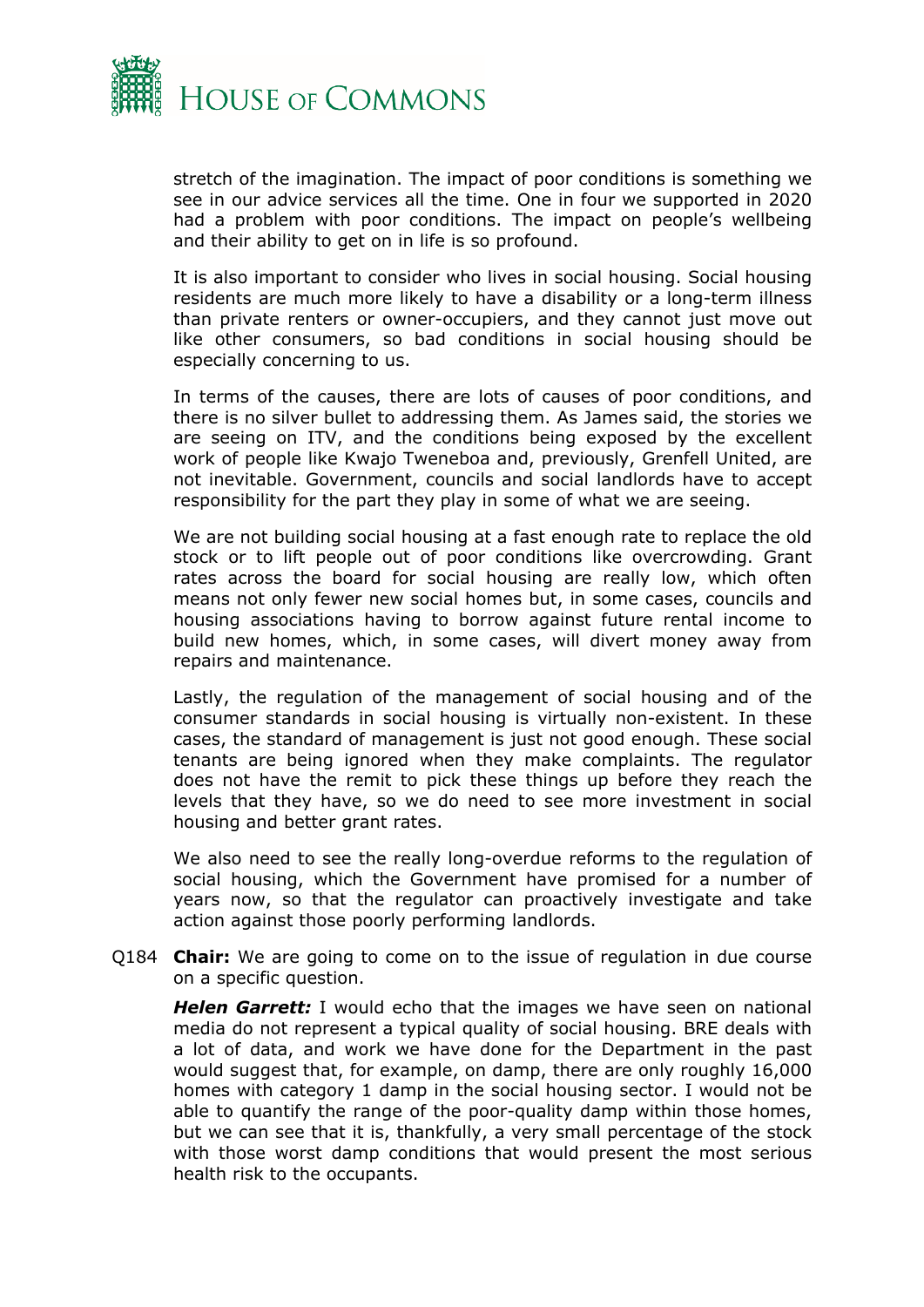

Overall, as has been said, the social housing stock is of good quality, particularly when compared with other tenures, but we can tell from rates of non-decency and the number of hazards still in those properties that there is still great scope for improvement in the area of mitigating those hazards and dealing with disrepair.

Q185 **Mohammad Yasin:** According to the English housing survey, which BRE compiles, 13% of the social housing sector does not meet the decent homes standard. For the purpose of EHS, how do you assess the condition of the stock? It is not a small number; 13% is a big number.

*Helen Garrett:* That is right. The EHS was designed to monitor housing quality over time, and particularly the decent homes standard. It is important to point out that, when surveyors undertake their inspection of a property in the EHS, they are not directly assessing the decent homes standard. They do their HHSRS assessments. They collect a wealth of data on heating, and on building elements and their condition. That data all comes back to BRE and we put it through our complex models, and we evaluate the prevalence of decent homes there. There is a standard and consistent methodology using the EHS to measure the decent homes standard.

This method and methodology will, no doubt, differ to how data at local level is collected on the decent homes standard. Local landlords may have different criteria when they assess decent homes. For example, while social landlords are best to answer this, it could be that, when you have a vacant home and you see a category 1 hazard, you know that you are going to mitigate that hazard through dealing with your repairs. Similarly, you may be thinking, "I am going to modernise this row of houses or this estate. I know that, through those works, we are going to mitigate non-decency". Therefore, the local landlord may have good reasons for not marking those homes as non-decent.

Essentially, the EHS applies the same methodology and method to provide a snapshot in time for non-decency.

Q186 **Mohammad Yasin:** As the MP for Bedford, I regularly receive casework from my constituents with complaints about the state of their homes. Damp and mould seems to be the biggest issue, which is, of course, a serious health hazard. How do you explain the condition of the very worst-quality housing?

**Tarun Bhakta:** Like I said, there are many factors at play in the causes of the poor conditions of housing. The age and the quality of the building stock are really important to consider, but the worst conditions that we are seeing are not inevitable. It is a combination of the disinvestment and the de-prioritisation of social housing. People living in overcrowded accommodation can be a cause of damp and mould.

In the worst conditions, it is poor management of housing. As you said, tenants often complain about repairs and maintenance in their homes,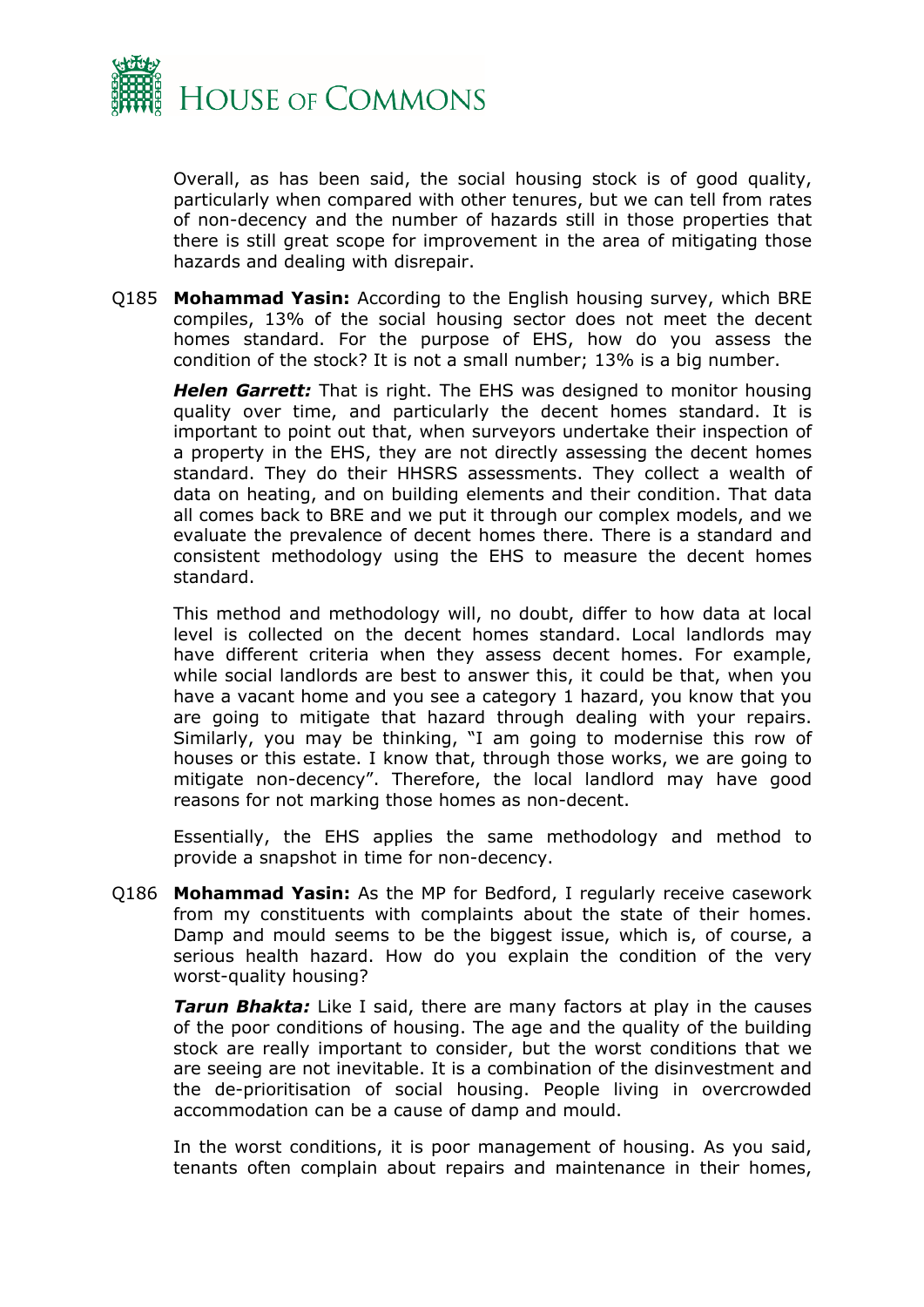

and not being listened to by their landlords, which really comes from a lack of oversight and regulation in the sector at that worst end. The regulation of consumer standards, which I know we will come on to, is virtually non-existent. Collectively, the regulator and the ombudsman are struggling to pick these issues up before they become a real issue for tenants.

Q187 **Mohammad Yasin:** In your view, what is the main problem? Is it the age and design of the buildings, service failure by housing providers, or too weak a regulatory regime?

*Tarun Bhakta:* It is difficult to disentangle the two things. It is the age of the stock and where it is not updated or maintained to a good standard. Investment plays a massive role in that. Social housing has not seen the investment needed over recent decades.

Also, management plays a role there. The whole system has been designed to minimise interference, as the regulatory regime says. That steers the regulator. The combination of those things leads you to a situation where you are seeing the poorest conditions. As I said, the disinvestment and the de-prioritisation of social housing stock are really a significant factor.

**James Prestwich:** Damp and mould is clearly a particularly significant issue. Just by its nature, particularly when you see it, it looks, in some cases, probably about as bad a condition that a property can get. There are a number of factors at play here, and it can sometimes be difficult to disentangle them. It may very well be the condition of the property, and there may be a systemic problem with the property. It may relate to the living conditions of the person living in the home, which is when it becomes challenging and where there is call for a really professional tenant-centred approach to try to diagnose the problem.

If, for example, there are no outside drying areas, and the tenant is drying their washing on their radiators, that is going to create issues with condensation and, potentially, with damp. If there is no external drying area, what else is that person going to do when they need to dry their clothes? That is a very specific issue at play here.

I have seen some good examples across the sector where landlords are tackling damp and mould in their properties really effectively. When they are doing that, they are working together with residents. They are not just going into the properties and assuming that the damp or the mould is a direct consequence of the way that that person is living in that home. That is when it works really well.

When it does not work well, there is an assumption that damp and mould are being caused solely by the way that person is living, without a wider understanding of the conditions that might be at play. That person might not have enough money to be able to heat their home. That is going to have a significant impact on your ability to combat damp and mould.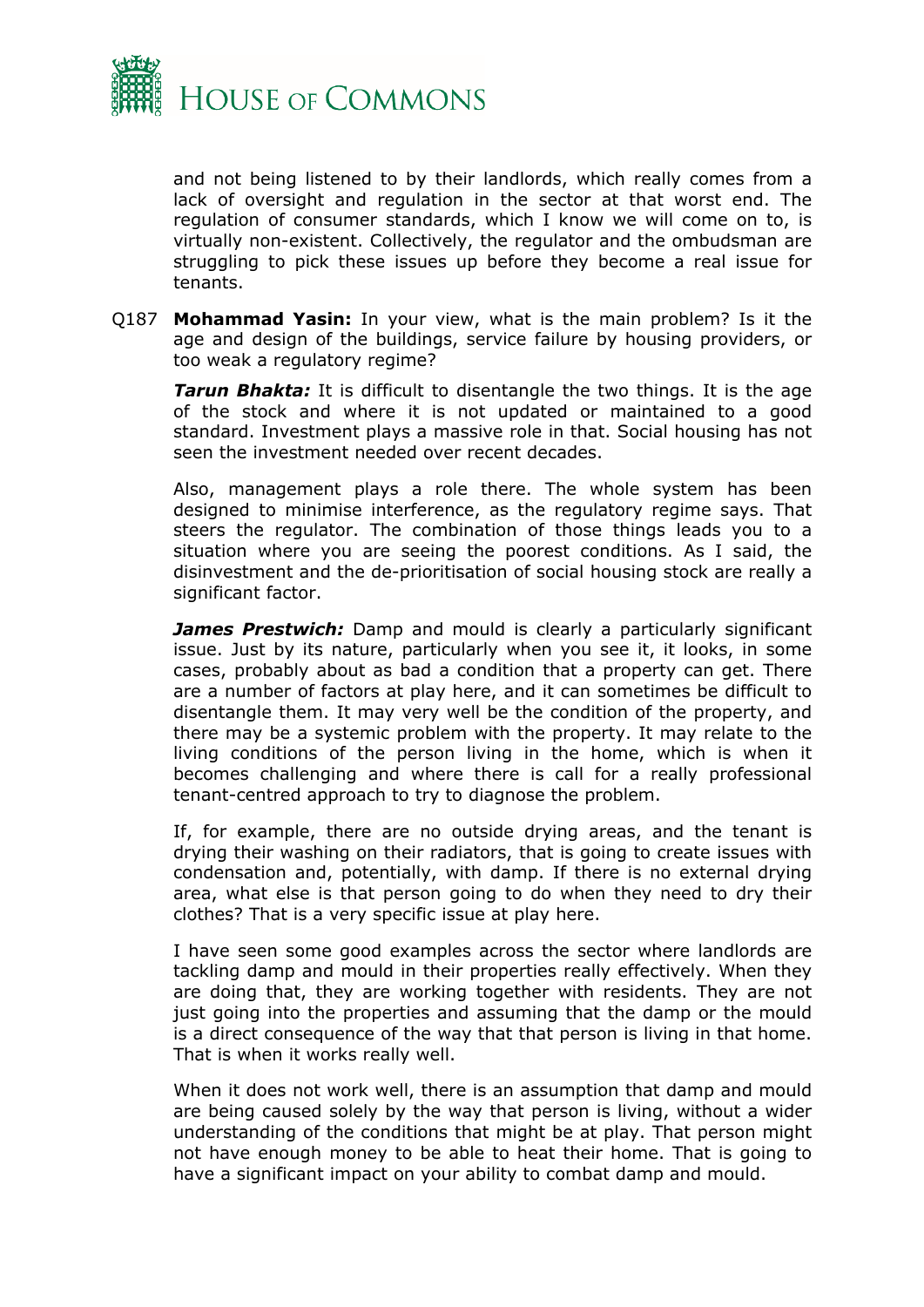

Good landlords get this. They have access to data on their homes and they use that to try to identify the properties where there are systemic issues at play. Then they have a very tenant-centred approach, where there might be some lifestyle issues that are contributing to the problem.

Q188 **Mohammad Yasin:** Do you think that some social housing stock is in really bad condition and needs to be demolished and rebuilt? If you do, what proportion?

*James Prestwich:* There is the non-decency point, so 12% or 13% of social housing stock is classed as non-decent. That does not necessarily mean that it needs to be demolished. There are some specific issues around the approach that some landlords have taken to homes that are nearing the end of their life. We have seen some failures there, moving from a planned repairs and maintenance programme to more of a responsive one, because you do not want to invest in homes that you are looking to replace at some point in the future.

From a spreadsheet perspective, there is some sense in that, but of course, if there are people living in those homes, that creates some problems. It does not matter to that person if that estate is going to be redeveloped in four years' time. What about now, when they are living in their home?

It is important to highlight that there are examples of really good practice, where social landlords have worked very closely with communities in those kinds of developments in which there are long-term plans to regenerate, to demolish and to rebuild. Again, it always comes down to the relationships that landlords have with their tenants. If they have good relationships and they respect and understand their tenants, they will work with them on that kind of thing.

Q189 **Mohammad Yasin:** Do you know if any assessment has been made of the cost of demolishing and rebuilding social homes? Is there any comparison with the constant cost of repairing them?

*James Prestwich:* I do not have the costs on what I would say is a perunit basis. What I would say is that demolition and rebuilding is incredibly expensive, and we have not had in this country, for some time, grant funding for specific regeneration schemes.

Q190 **Mohammad Yasin:** Surely, if they are in really poor condition and you have to constantly repair them again and again, the costs would be even bigger.

*James Prestwich: I guess so, but, in fairness to social landlords on this* point, we are also in the midst of a housing crisis. If you demolish a unit, it has gone. No one can live in that home for that time, so that unit needs to be replaced. That has to be balanced.

We have housing waiting lists that are overflowing across the country. If we are going to make decisions to knock down 30 homes in an area, for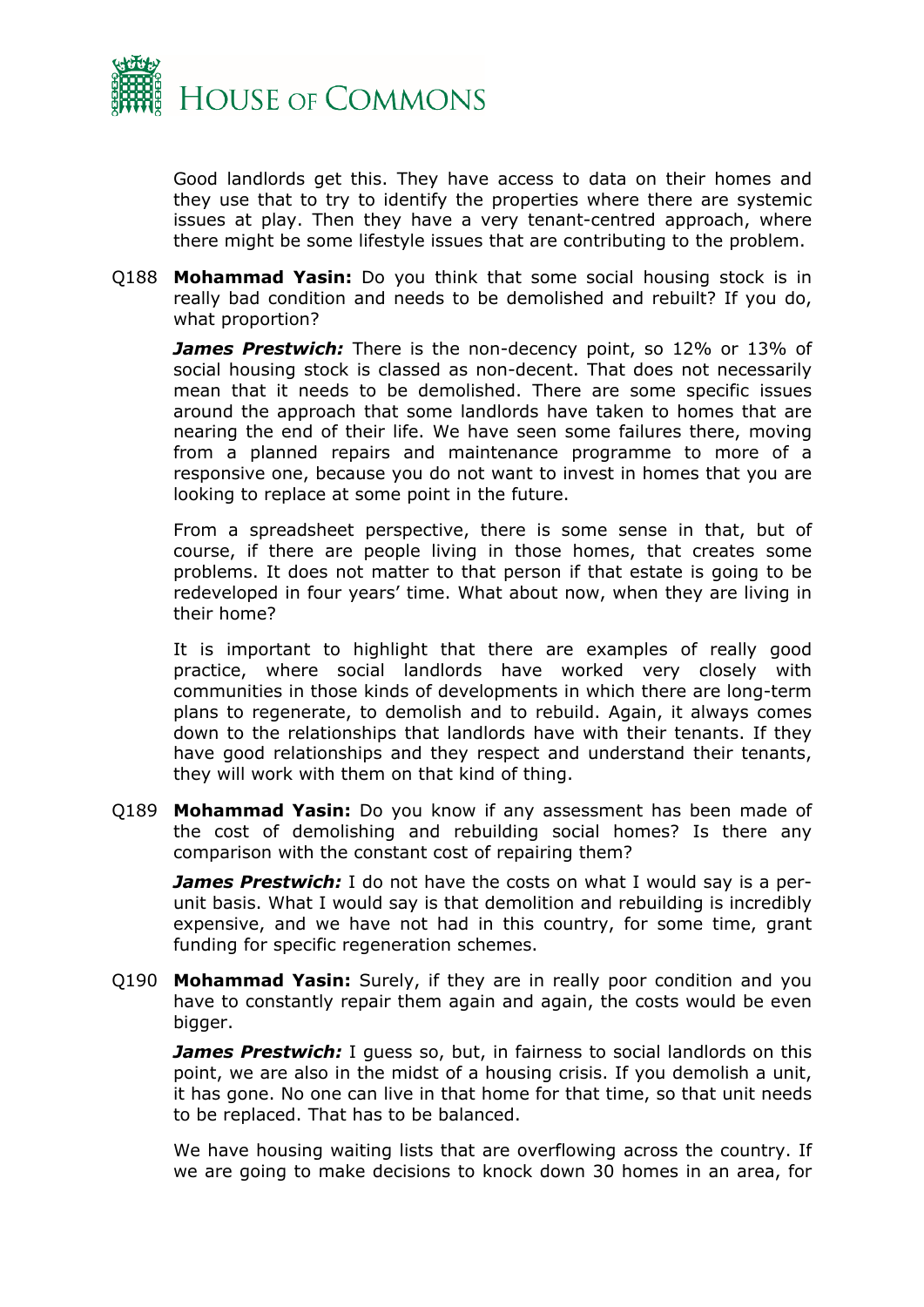

example, we need to have the funding in place to then be able to rebuild them and to make them better, but we also have that issue about acute housing need and acute shortage of social housing, so those kinds of decisions cannot be taken lightly.

*Helen Garrett:* We have no data on the cost-benefit of demolition. We know that the costs to make a home meet the decent homes standard can vary, from inexpensive to between £50,000 and £100,000. Things have to be assessed on a case-by-case and estate-by-estate basis. That is a very complex cost-benefit judgment. As has been alluded to, you also have to think about the impact to the community. We would also have to include the sustainability of that demolition and how we deal with the waste and the carbon impact of that in that calculation. That is a strategic decision for landlords rather than the Building Research Establishment, but it is complex.

*Tarun Bhakta:* I agree with a lot of what has been said already. As James mentioned, we have intersecting crises of housing quality, sustainability and the housing emergency, so it is absolutely right to say that landlords and councils are in a tricky situation when it comes to deciding what to do to meet the decent homes standard through the quality of their stock and to engage in regeneration.

In particular, there is a real concern that regeneration efforts aimed at improving the quality of homes do not correlate with or are not attached to efforts to retain the affordability of housing or to deliver social rent housing for people on low incomes, and that those improvements to the homes and those efforts to improve the quality of local areas will not benefit the communities that are currently suffering in the poorest-quality homes.

As James said, the lack of grant funding, specifically for regeneration but also for social rent housing and the joining up of those things, is a real problem for the sector, and that really lies at the feet of Government in terms of their investment in social housing.

Q191 **Florence Eshalomi:** On the amount of homes in a really bad condition, Helen, you estimated it at about 16,000. Part of the problem that we are seeing is that a number of tenants living in properties where we are seeing damp and mould have contacted their housing association or their landlord. Some of them have given up because they never get a response. We are seeing people having to, essentially, go to the media to get any response. Do you feel that that figure is a true reflection? Are there probably more properties that are in a bad condition that we do not know about?

To the point that you mentioned, James, I recall, when I did a walkabout in one of my estates, the tenants having been told not to put their clothes outside on a washing line. I fully appreciate the fire hazard, but equally they will be blamed if they have damp issues. It goes back to how we listen to and treat tenants as human beings. These are people who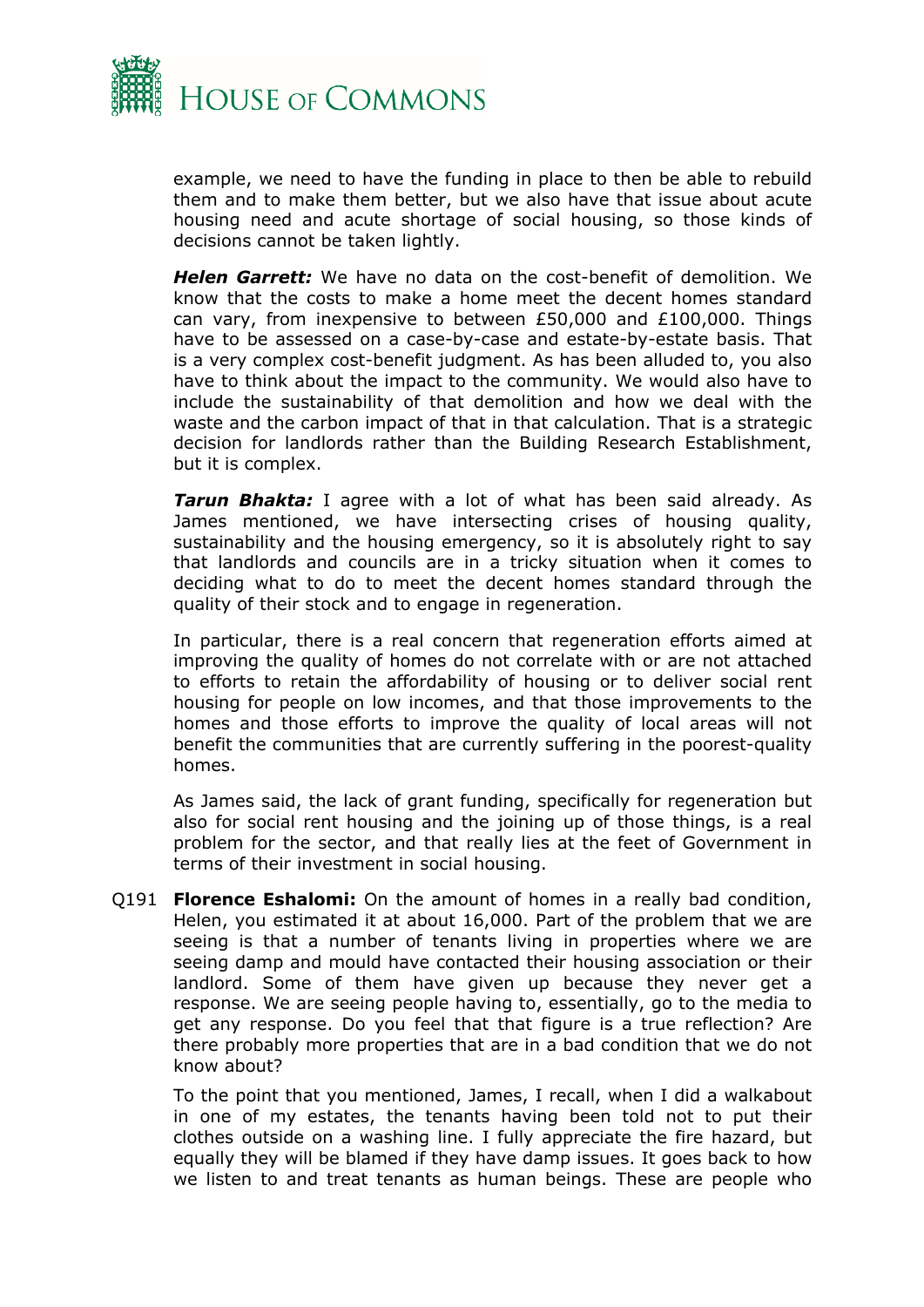

are paying rent but not getting the service that they deserve.

*Helen Garrett:* For the EHS, when a surveyor measures damp, they have their health and safety hats on, so they are recording not minor issues of damp but the most severe forms that present a significant risk to the health and safety of the occupants. If you look at self-reported damp by tenants, it will be a lot higher, because they are not just thinking of the worst kind from a health and safety aspect. They are having to live with more minor patches of damp and mould, which are still very unpleasant to live with.

I do not think that I am in a position to comment on landlords' responses to that, since that is not my field of expertise. All I would say is that those images on the TV are not typical of the social housing stock. In fairness, it would be very rare for the English housing survey to pick up such cases, because we sample only about 8,000 homes a year, so the chances of coming across one of those homes is quite small. To be honest, I would question whether it would be safe for a surveyor to go into those homes, were they asked to do so.

**Mohammad Yasin:** People come to their MPs when nobody else is listening to them. I had cases very recently where constituents have given up on making complaints about conditions. The housing association is not listening to them. I am dealing with this case but I do not want to mention the name of any organisation. They only come to you when they have nowhere else to go, and they are people who are living in very poor conditions.

**Chair:** That is a fair point, Mohammad. We are all getting nods around the table from other MPs about exactly our experience as well on that very point. Can we move on now to look at thermal comfort in homes? We are going to come back in a minute to the general issue of the decent homes standard, but we are looking at the thermal aspects of it now.

Q192 **Bob Blackman:** The current decent homes standard requires homes to provide a reasonable degree of thermal comfort. A lot, of course, rides on the "reasonable degree". Is that a precise enough definition or do we need something that has a clear requirement for a certain level of energy efficiency?

*Helen Garrett:* Yes, it is time for that measure to be revisited. BRE is of the opinion that a SAP-based assessment would present a clearer and less crude measure of being able to attain thermal comfort.

Q193 **Bob Blackman:** Should that be prescriptive? If so, what should the required standard be?

*Helen Garrett:* We would advocate a minimum of energy efficiency rating band C, which would appear to combine other areas of Government policy to attain that as the minimum standard. Of course, we would not advocate social landlords stopping there, because of net zero. A wealth of energy improvements can still be added to that.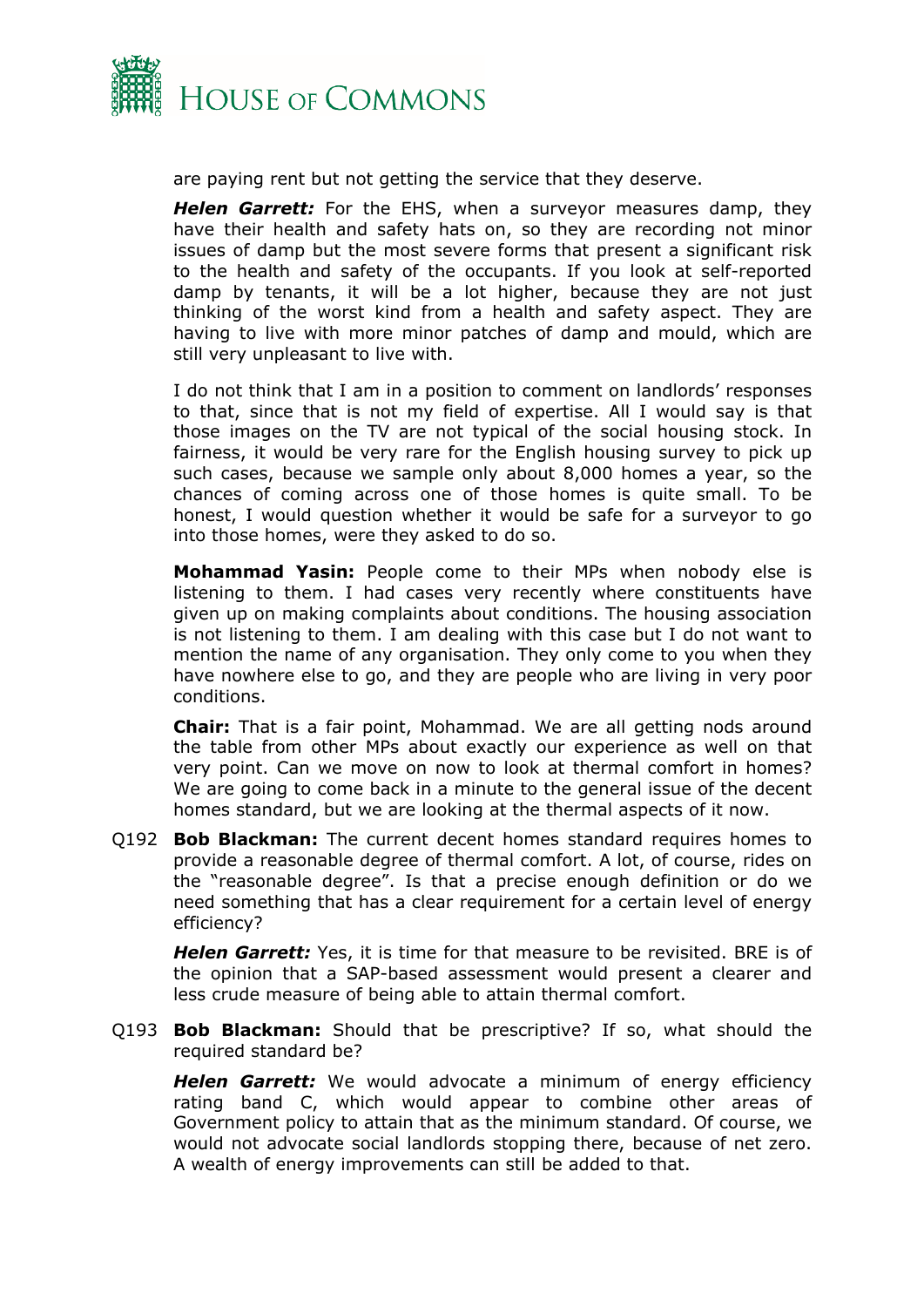

Q194 **Bob Blackman:** That would be the minimum.

*Helen Garrett:* We believe so, yes.

Q195 **Bob Blackman:** Tarun, do you have any comments on this?

*Tarun Bhakta:* Not on the details of the contents of the decent homes standard. I will defer to others on the panel who have greater expertise in exactly what needs to change. We do always advocate, however, for clear and specific standards, so that tenants know what they can expect, and regulators and the like can enforce against those standards.

Social housing tenants have an interest in energy efficiency, not only in thermal comfort but also in bringing down the bills and the cost of heating their homes, and in being able to keep their homes cool in the summer. I would just add that tenant-focused element. Any drive towards energy efficiency should bear in mind the costs incurred by tenants. It is definitely positive to beef up the standards on energy efficiency within the decent homes standard.

Q196 **Bob Blackman:** James, do you agree with what has been said?

*James Prestwich:* Yes, I do, and band C seems like a good staging post, but it has to be a staging post. CIH has called for more stretching targets on this. My understanding is that the Scottish Government have an energy efficiency standard in social housing that is staged to get towards that 2050 ambition of being a net zero sector. Something more akin to that would be beneficial.

Q197 **Bob Blackman:** What happens if it is not possible to achieve that energy efficiency level? Do we demolish the homes and replace them? What should happen?

**James Prestwich:** I guess it is net zero across the board and there will always be occasions when it is not viable to get a property up to the highest standard that you require. There are then some quite big decisions for organisations to have to make about what they do with that home. One possible option would be to dispose of that home and to sell it on the open market. My sense is that it would likely fall into the private rented sector, with possibly less chance of the work being done that needs to be done.

Social landlords with a social responsibility will think that there may be occasions when they know a property cannot get beyond, say, a level C, but it still makes sense for them, with their sense of social purpose, to do the best they can with that property and to continue to own and manage it.

Q198 **Bob Blackman:** Do we have a feel for what level of social housing reaches the current energy efficiency standards that you are suggesting might be the right way forward? That then quantifies the amount of work that needs to be done. I see Helen nodding, so maybe she can give us a figure.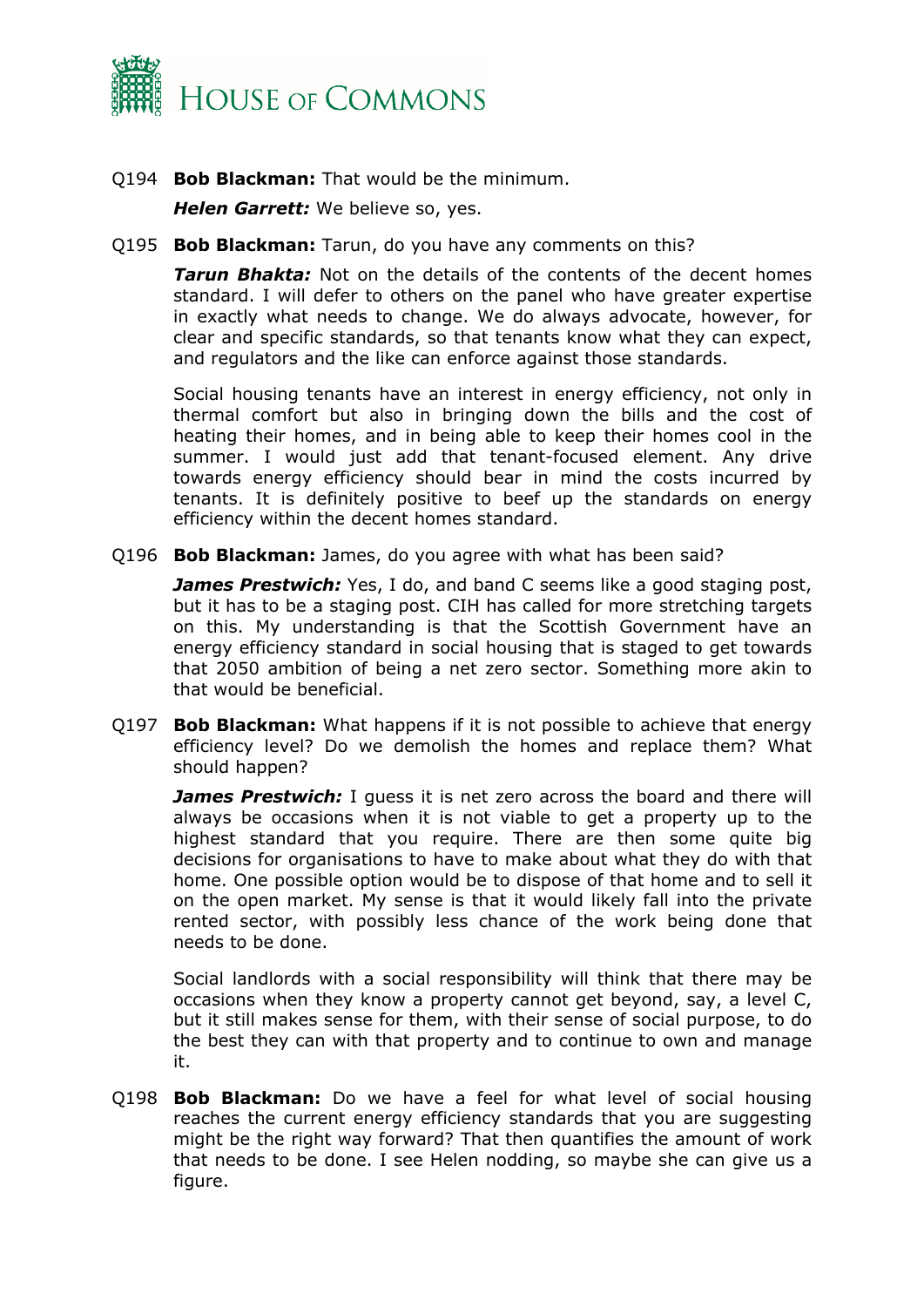

*Helen Garrett:* Perhaps I could turn that on its head and say that the latest EHS estimates say that about 1.3 million homes do not achieve band C. In terms of the feasibility of modernising those and bringing them up to band C, we estimate that for about 70,000 that is not possible, because of the various building designs of those properties. We also estimate that the average cost would be just under £6,000 to do that, so we are talking about a bill of around £9 billion.

Q199 **Bob Blackman:** So £9 billion to achieve energy efficiency by 2030 is a reasonable figure.

#### *Helen Garrett:* Yes.

Q200 **Bob Blackman:** Does everyone agree with that? James, do you accept that?

*James Prestwich:* I will defer to Helen's knowledge.

Q201 **Bob Blackman:** I just want to be clear. In order to achieve a minimum level—we are not talking about the ideal level—we are talking about £9 billion to be invested in social housing over the next eight years. Helen, you gave us the figures. Is that a fair reflection of what is required?

*Helen Garrett:* That is what the EHS is calculating, based on what we know about the current energy efficiency of those homes and the feasibility of the energy performance certificate measures that could be applied to those homes.

Q202 **Bob Blackman:** Is money the only obstacle to achieving this or are there other things that we need to be thinking about in terms of bringing homes up to a reasonable energy efficiency standard?

*James Prestwich:* I do not have the figures at hand but my understanding is that there are some properties where the type of manufacture and the kinds of materials used make it impossible to do that. I guess the piece of work—and Helen might know more about this is to quantify those properties and then make those decisions around demolition and rebuild. The key there will be about grant funding.

Q203 **Bob Blackman:** It would be very helpful to us to get a guidance note on how much is required, and equally the number of properties that, frankly, just cannot be brought up to standard and, therefore, what Government have to do about that particular issue.

*Helen Garrett:* If it helps, that information that I gave the Committee is published in the 2019 energy efficiency report for the EHS.

**Chair:** Thanks very much indeed. Moving on to the other issues connected to decent homes and how the standard might be improved is Ben Everitt.

Q204 **Ben Everitt:** I hesitate to start, really, because we have already spent £6 billion hypothetically on the energy efficiency part, and you may have a clue as to what my last question is here, but I will start with Helen.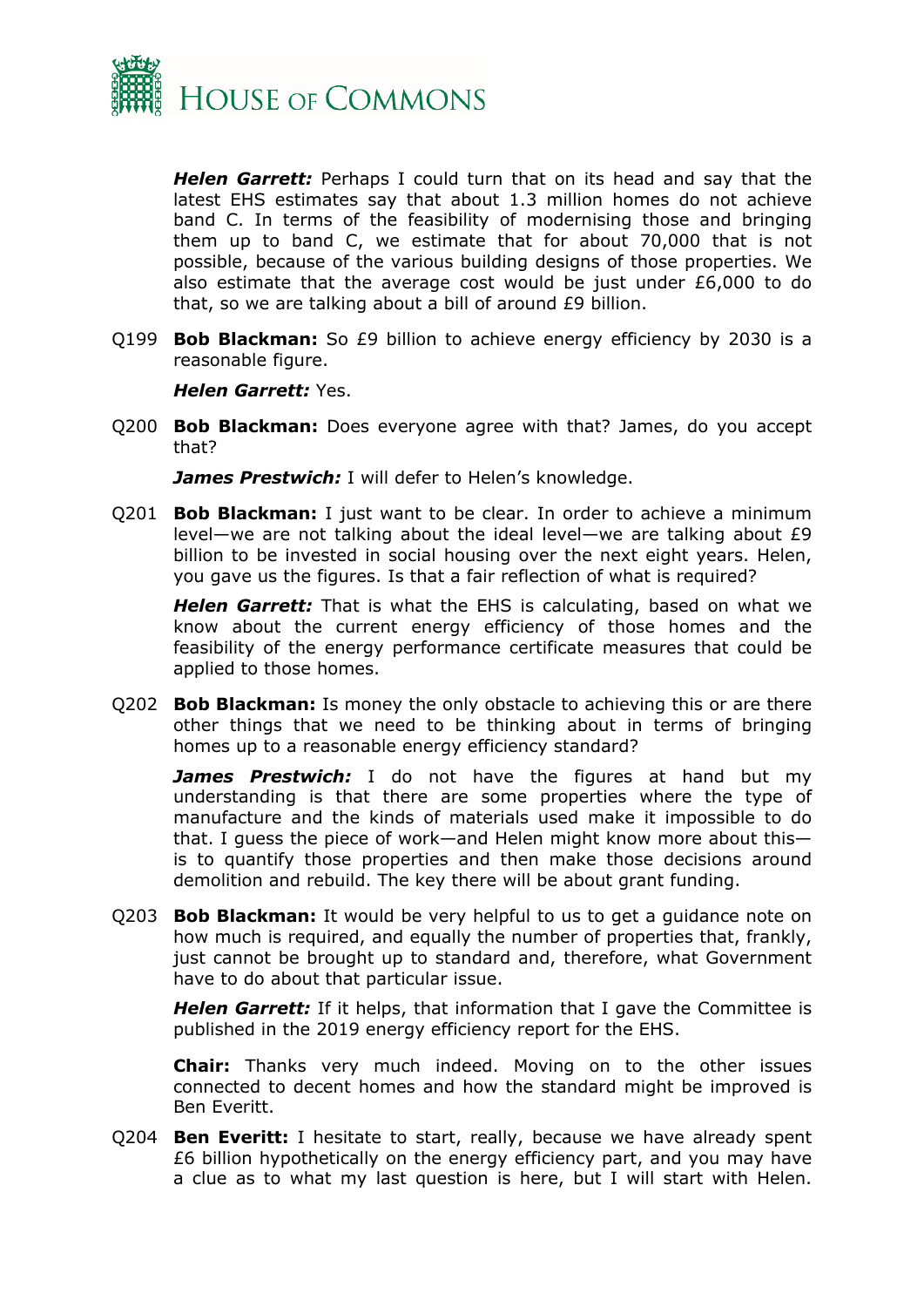

Decent homes is much broader than the thermal comfort element. Like the Chartered Institute of Housing, your response to our Committee said that it needs updating. The Government are consulting on it at the moment. It is 20 years old. Which parts, other than the thermal comfort elements, should we be updating? What changes would you like to see?

*Helen Garrett:* With regard to thermal comfort, we believe that it should be a SAP-based assessment. Even though modernisation has delivered so many benefits to social housing tenants—that feel-good factor and the benefits to mental health of living in a modern home have been great we feel that, without being prescriptive, future standards should very much focus on tackling the disrepair elements of the stock, which are, arguably, building up, because tackling disrepair helps with energy efficiency and with the health and wellbeing of tenants. It should be very much tackling disrepair-focused for the next standard.

We also advocate retaining the minimum standard as being the HHSRS, because we believe that that is the scientific approach. It is backed by a lot of good evidence on the impact of hazards and how they affect our health and wellbeing in a home. That review is being undertaken at the moment and we recognise the current complexity of HHSRS, but we believe that that could be overcome with some repackaging of information to help landlords explain that to social tenants. The data and the science behind HHSRS needs some updating as well.

Q205 **Ben Everitt:** James, what are the institute's thoughts on the updates to the decent homes standard?

**James Prestwich:** The key point is that the existing standard is 20 years old, and the way that we all live and what we expect from a home have changed markedly in that 20-year period. Something like connectivity is a really important point here, particularly when you think about the number of services that are accessed online, and something that, 20 years ago, you simply would not have factored into decent homes. This gets to the fundamental point about what it means to have a home. It is around safety and security, and a home that delivers healthy outcomes for the people who live in that home. I would say that affordability is a pretty key part of that as well.

Q206 **Ben Everitt:** I assume that the institute is responding to the consultation. Can you give us a broader flavour of the points that you would be making beyond that?

*James Prestwich:* As opposed to trying to come up with, "This is what we think that standard looks like", we have talked quite a lot about those broad themes. Then there needs to be a role here, underneath those broad themes, for landlords and their tenants to work together to work out what that means on an individual basis.

Arguably, one of the challenges with the current decent homes standard is that there was a danger that it could lead to box-ticking—"Let us put in a new kitchen". A particular tenant might not have wanted a new kitchen,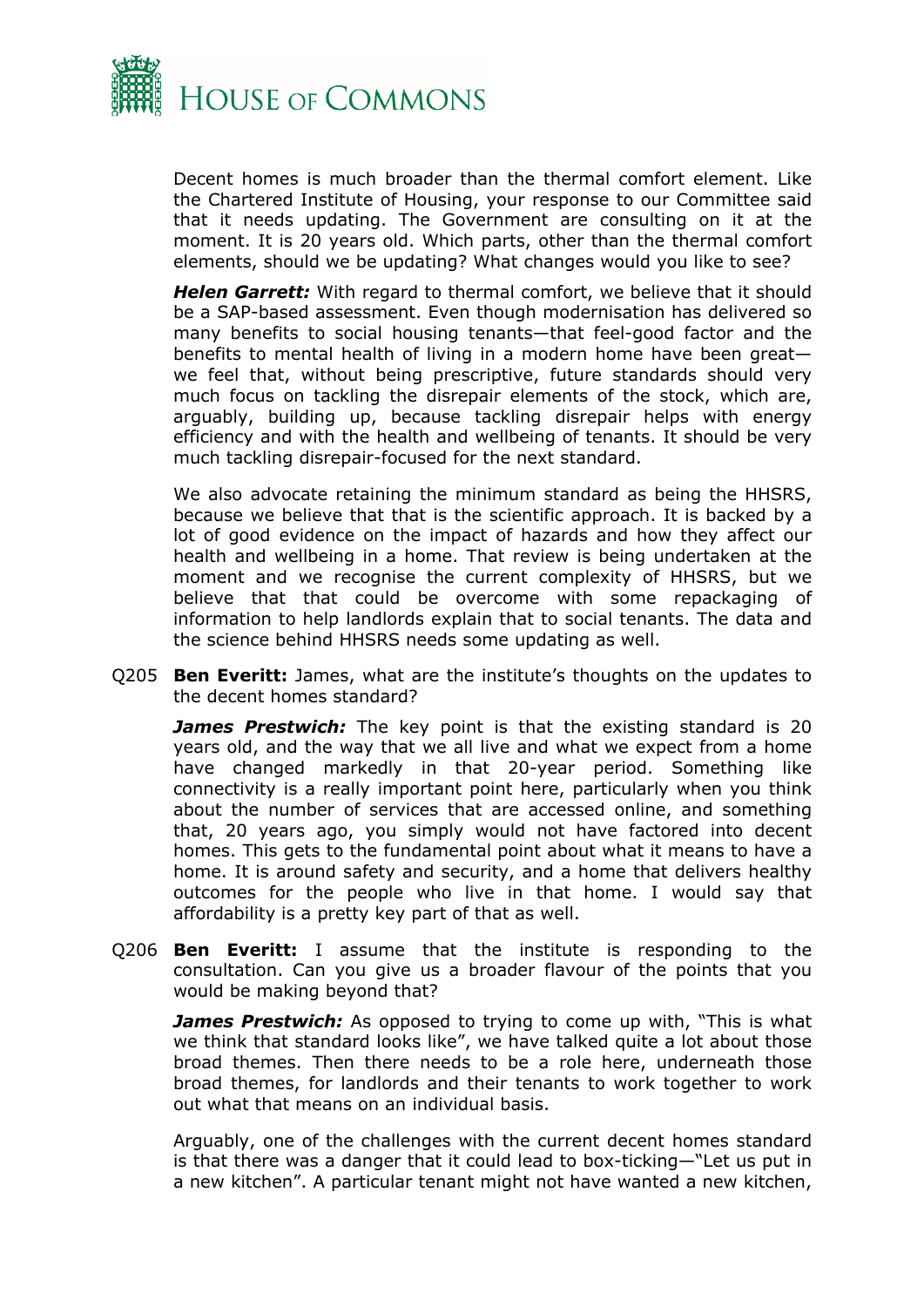

but that was by the bye. There was a danger with the previous system that it did lead to chasing targets and box-ticking. Something that is more grounded in that consultation between resident and landlord under those broad themes would work better.

Q207 **Ben Everitt:** I am assuming that you are talking about the relationship between the landlord and the tenant there. Do you see finance being there as well? Essentially, where is the money going to come from?

**James Prestwich:** There is currently no new money available for an enhanced decent homes standard. In an ideal world, there would be. This gets to the heart of one of the problems, which is the competing priorities that social landlords find. There are big investment priorities around net zero. For some landlords, there are significant costs around building safety and decent homes. We remain in the midst of a housing supply crisis, so there are supply ambitions too.

It feels as though, for boards of housing associations and local authority housing departments, not all of those competing priorities are going to be able to be serviced as things stand. Therefore, it looks to me as though the area of discretionary spend increasingly becomes the supply of new affordable homes, with all of the problems that that brings about.

Q208 **Ben Everitt:** A couple of weeks ago, we heard from Kate Henderson, who came in, and we pushed her on where the priorities would be. It was building safety, net zero, and then increasing supply. Does it feel like this is an additional pressure there that is pushing the affordability and supply of new houses down the priority list?

**James Prestwich:** I would say so. A responsible landlord would always prioritise safety first, and then the quality of the existing stock. That is a safe conclusion to draw.

Q209 **Ben Everitt:** Helen, what are your thoughts on that situation and have you any further thoughts on where the money is coming from? You gave us a figure earlier. Do you have anything in your back pocket about the wider decent homes cost?

*Helen Garrett:* The EHS estimates somewhere between £2.4 billion and £3 billion to remedy non-decency at the present time, if we were to retain the current decent homes standard. In terms of all these emerging themes and pressures on landlords, safety is paramount, but safety and sustainability are both core principles of delivering high-quality social housing. In an ideal world, one would be looking at joining these strategies and seeing where the best strategies lie for incorporating both of those principles, as social landlords continue on their journey to make their homes suitable for the future. There may be opportunities in terms of economies of scale in tackling both at once.

Q210 **Ben Everitt:** Tarun, you will have listened to this with probably two hats on in terms of wanting additional supply but also recognising that the quality of the homes that people already live in is a priority too. Do you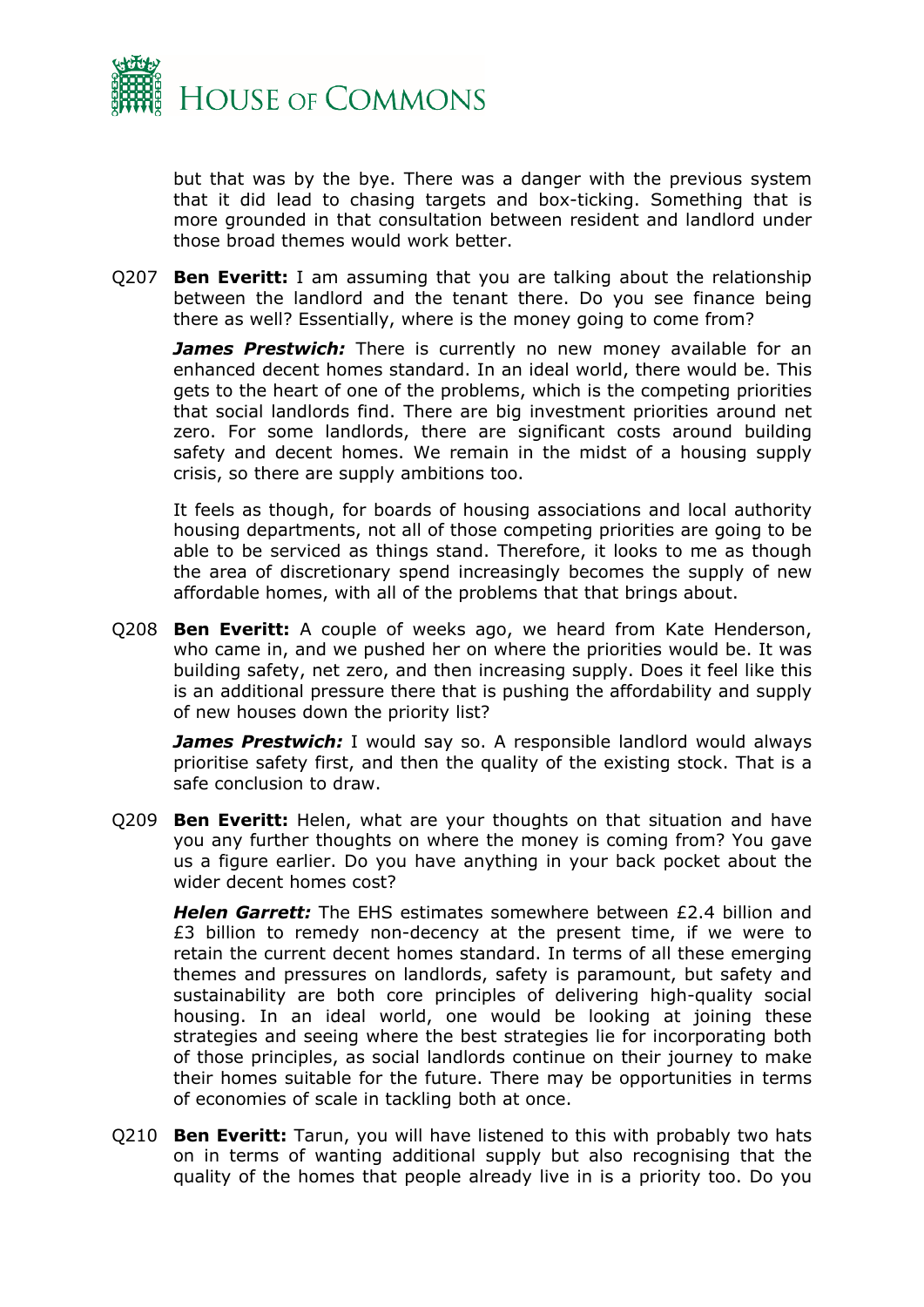

have any general thoughts?

**Tarun Bhakta:** Yes, that is absolutely right and I would really echo what has been said so far. Considering the competing priorities of the sector and the figures that have been thrown around, there is clearly a lot of work to do and a lot of money involved in doing that. We cannot get away from the fact that grant investment in social housing is a key factor here. The more you invest in new supply of social housing, the more housing associations and councils are able to focus their time, effort and resources on those efforts to ensure good quality and sustainability. If you increase grant rates, you make that easier to do.

We cannot trade these things off. The less social housing we build, the more people we see pushed into the private rented sector or even temporary accommodation and other sectors like the exempt accommodation sector, where we know that the standards and the quality that people are experiencing are much lower level. It is really impossible to make a trade-off between supply and quality. As I said, it comes down to funding and ambition. At the moment, we are really not seeing that from the Government.

Since 1991, there has been an annual average net loss of around 24,000 social rent homes, which has the impact of residualising the sector and pushing more people into unsuitable situations such as in the bottom half of the private rented sector and in temporary accommodation, where they are experiencing poorer quality. There has to be, as Helen said, a holistic effort to improve standards and supply, and those things are inherently linked.

Q211 **Chair:** Just picking up one point with James, I do not think you were disparaging but a bit dismissive of the new kitchens and new bathrooms element. I remember going round to see many tenants when the decent homes programme was working. I cannot think of one who showed me their new cavity wall insulation with pride, but I remember the number who took me into their kitchens and bathrooms and said, "Look at this. Isn't it wonderful? We've had to put up with this rubbish for how many years? We've finally got something new we can be proud of". The problem is that, 20 years later, they probably still have the same new kitchens and bathrooms, as was.

How do we, first of all, monitor and ensure that decent homes is being kept up-to-date, and refreshed and renewed? Secondly, how do we fund that? Otherwise, these same decent homes will not be decent in 20 years' time, if the bathrooms and kitchens are not updated.

*James Prestwich:* Helen will probably know more around how we know that they have been kept up to date, because I guess that will speak to the data that is recorded in the English housing survey. The wider point around funding—and there has been some analysis of this from across the sector—is that it comes back to those competing priorities.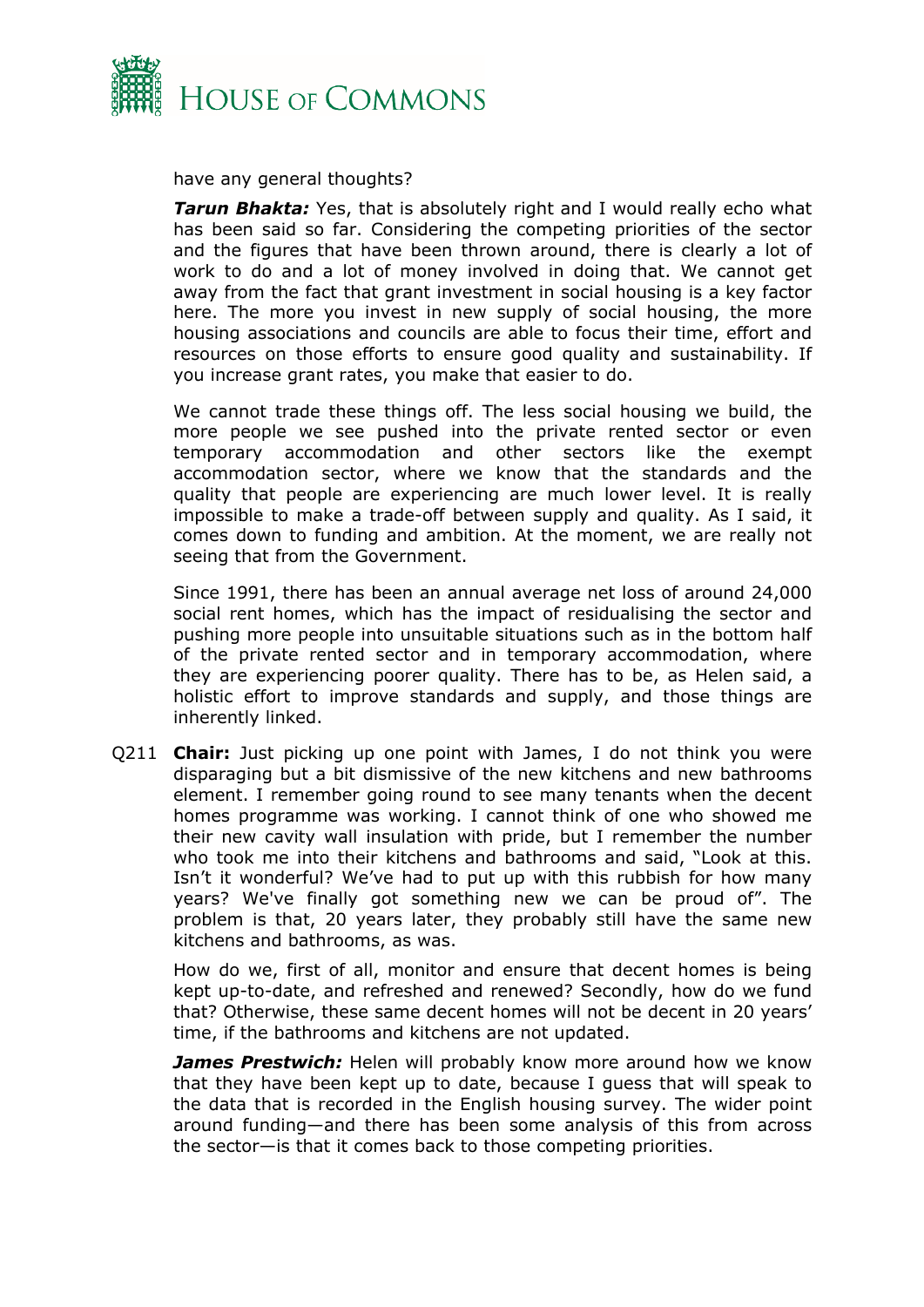

A new, enhanced decent homes standard that we would all agree is necessary will come with cost, and there will be trade-offs if you are going to prioritise that. I would suggest that probably all landlords will prioritise that, so it is then what areas are discretionary. I use the term "discretionary" quite grudgingly, because the area of discretionary spend, as I mentioned in my previous answer, will inevitably become the supply of new homes.

Q212 **Chair:** Helen, when you are doing your assessment, how old does a kitchen or bathroom have to be before you say it is not decent?

*Helen Garrett:* It is in the guidance. I think it is 20 or 30 years. The EHS is not a longitudinal survey, so we cannot monitor individual homes going in and out of non-decency. You raise a very valid point that you could assess a home today and mark it as decent. In a year or two, it could not meet the standard because of the age of that building element and it developing slight disrepair.

When you are talking about introducing the age of elements within an assessment, you are never going to mitigate non-decency, because of that and the inevitably of homes falling into disrepair. That is why it is so important that landlords know the stock that they have and know the condition of it when they are planning their future asset management and investment further on.

As well as the cost to landlords, we are also dealing with wider societal costs. BRE publishes its cost of poor housing assessments as well. We did some research purely for MHCLG, as it was called then, on the EHS 2017 data. We tried to quantify what effect non-decency was having on the NHS. We estimated that non-decency was costing the NHS around £111 million per annum. That is a cost that goes on year after year, until those non-decent homes are made decent. As Government, local and national, it is not just about social housing but about wider local Government and the wider health picture that perhaps should be brought into consideration as well.

**Chair:** Thanks for drawing that to our attention. We will have a look at that as well. Moving on now to the issue of regulation of consumer standards is Andrew Lewer.

Q213 **Andrew Lewer:** We have already touched on this a little, but just to draw this together, the condition of social housing has been regulated by the Regulator of Social Housing under consumer regulation objectives. One of the standards that it uses to meet this objective, as we have already touched on, is the home standard and, within that, the decent homes standard. The English housing survey shows that 13% of homes in the social rented sector failed to meet the decent homes standard, which is 500,000 homes, as Mohammad has already referenced.

The regulator rarely finds providers in breach of the home standard and, when it does, it is almost never because of a breach of the decent homes standard. What reflections do our witnesses have, therefore, about the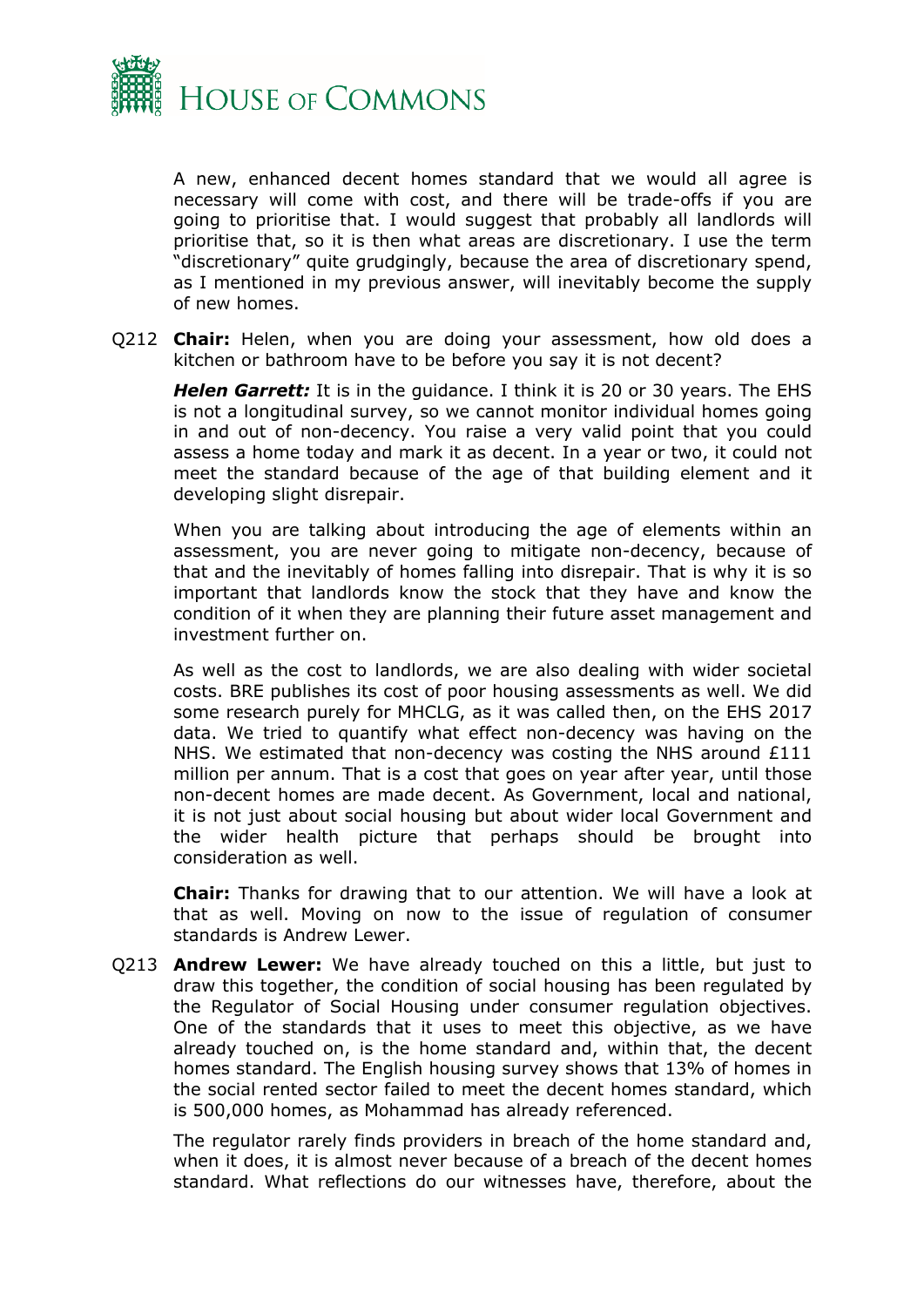

current consumer regulatory regime in light of that?

*Tarun Bhakta:* The current regulatory regime operates on the consumer side of things in a reactive way. The economic standards in social housing are regulated proactively and there are inspections, whereas the consumer side of things is regulated reactively. That means that it is really difficult for the regulator to pick issues up.

There are also huge barriers to the regulator intervening and finding a breach. The serious detriment test, which says that the regulator can intervene and take regulatory action only when there is a risk of serious detriment to the tenants living in the homes, is a really high bar for the regulator to intervene. In 2020-21, the regulator found only one breach of the consumer standards that passed the serious detriment test, so there are real barriers to the regulator intervening.

The Government, in their social housing White Paper, proposed making a raft of reforms to the regulation of social housing, including removing the serious detriment test. It is now nearly five years on from the fire at Grenfell Tower and over a year since these reforms were promised, and we still have not seen them. The priority really is that the Government lay these reforms in a Bill before Parliament as soon as possible. That would be the priority for us.

As I said, the current regulatory regime really does not allow the regulator to proactively monitor and enforce against the standards, and that limits what it picks up and stops the regulatory regime picking up issues before they become serious.

Q214 **Andrew Lewer:** You have touched upon an important area here, which is the serious detriment test. The Government have committed to scrapping it in the future and having this more proactive form of regulation through more regular inspections. Would you say that those measures go far enough and, if not, what else would you like to see in the Bill to tackle that?

*Tarun Bhakta:* That is a good question. There are many proposals in the social housing White Paper, and we were broadly positive about them when they were announced. However, the devil will be in the detail. In terms of the serious detriment test, it is pretty simple. Legislation is needed to remove the serious detriment test. Only then can the regulator get on and start designing a system of regulation that includes inspections and is proactive.

The White Paper also proposes that those inspections are around every four years for large landlords who hold over 1,000 homes at the most and for high-risk landlords who are housing vulnerable tenants. We would want to see those inspections being unannounced, covering the standards and complaints handling, and engaging directly with tenants rather than relying on landlords self-reporting.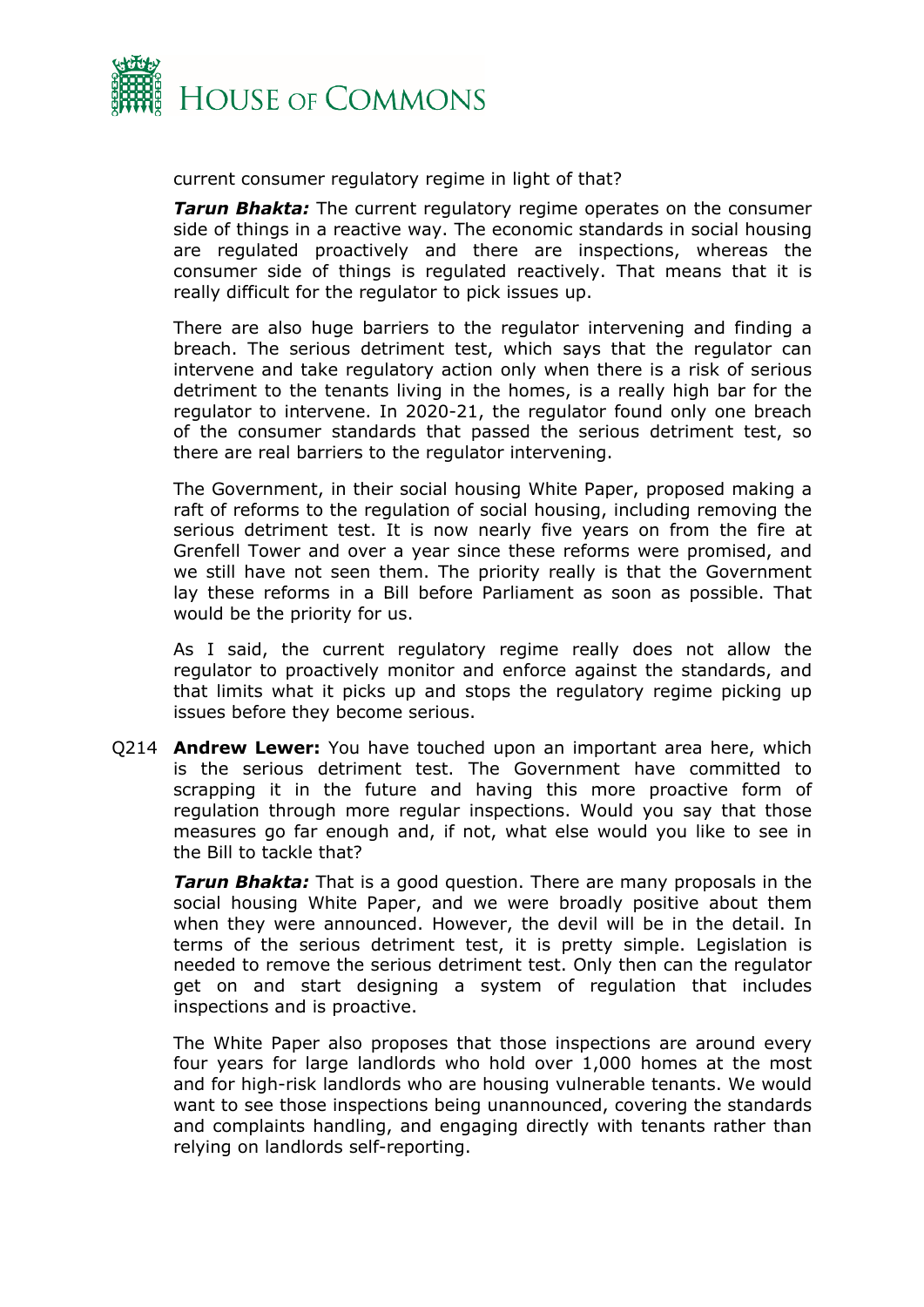

As I said, the Government need to legislate to remove the serious detriment test, so that the regulator can get on and design that system. It will then be for the regulator to work with the sector and with tenants in developing an inspection regime that really works and sees change on the ground. Like I said, we want those inspections to be tough, to drive a culture change and to deter poor management of social housing.

Q215 **Andrew Lewer:** How would you envisage a system where a Government regulator could directly engage with tenants in terms of the inspections, without involving the housing association?

*Tarun Bhakta:* It is definitely a difficult one in terms of developing a system. We know the regulator is working hard on this. It is just really important to say that the experience of some tenants is that working with the landlord is not working for them, and the landlord is able to give the impression that there is a good service. Much like an Ofsted inspection, going straight to the people experiencing the service provided is vital in picking up those worst cases in terms of management. The regulator needs to find a way to make a system of inspection that the landlord cannot mediate.

Q216 **Andrew Lewer:** That is challenging, but we will see. Just staying with you, Tarun, we are talking about regulatory notices, most of which end up being in consumer standards over things like fire alarms and health and safety issues, rather than damp and mould, which have talked about, quite rightly, quite a lot this morning. Would you say that the regulator has so far failed to take seriously those health impacts rather than the safety impacts, which are probably slightly easier to measure?

*Tarun Bhakta:* I do not know if I would say that the regulator has failed to take those concerns seriously. As I said, the serious detriment test sets a really high bar for the regulator to intervene and enforce against the standards. It may be that, with issues like damp and mould, and the wellbeing of tenants, it is often difficult for the regulator to prove that there has been a breach of the standards that passes the serious detriment test on those issues. The issue is the way that the regulatory regime is set up, and the barriers that are set up to the regulator intervening and spotting these problems. It really comes down to that legislation being laid and the serious detriment test being removed, so that the regulator can go about developing a system of regulation that is wholly different to the current system of consumer regulation.

Q217 **Andrew Lewer:** Helen, you have heard the questions I have asked Tarun about views on the current regulatory regime, serious detriment, and damp and mould, versus fire alarms and other more binary-type regulatory issues. Do you have anything to add to that?

*Helen Garrett:* I may have to politely decline that question, because it is not my or BRE's field of expertise.

**Andrew Lewer:** That is absolutely fine, and James, similarly.